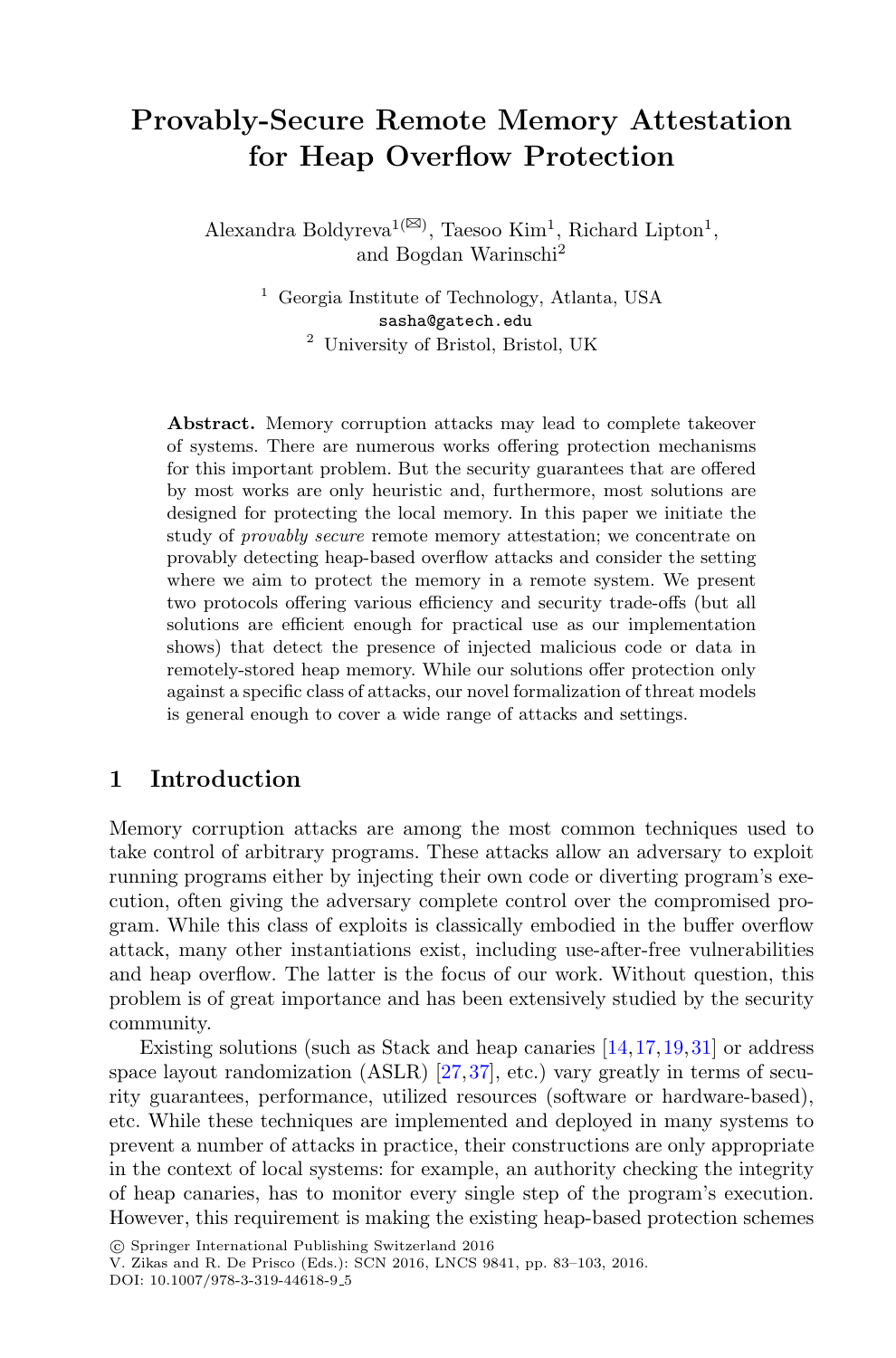hardly applicable to remote memory attestation where the authority might reside outside of a local machine. For example, a straight-forward construction to keep track of all locations of heap canaries and validate their integrity upon request not only incurs noticeable performance overheads, but also requires a trusted communication channel between the program and a remote verifier.

More critically, none of the prior works targeting heap overflow attacks provided provable security guarantees. Without a clear adversarial model it is hard to judge the scope of the protection, and often the attackers, who are getting more and more sophisticated, are still able to bypass many such mitigation techniques.

Proving that a given protocol can resist all possible attacks within a certain well-defined class is the gold standard in modern cryptography. However, protocols that are provably secure are rather rarely used in real systems either because they commonly target extremely strong security definitions and hence are too slow for practical use, or they rely on impractical assumptions about attackers. Our work tries to bridge this gap in the context of remote attestation by designing practical protocols with provable security guarantees against realistic threats and satisfying practical system requirements. Our treatment utilizes the formal provable-security approach of modern cryptography that works hand in hand with applied systems expertise.

In this paper, we realized our theoretical findings as a working prototype system that can mitigate, (still limited), heap overflow attacks in applications running remotely outside of user's local computer. Although the current implementation therefore focuses on protecting user's programs running on the cloud environment or firmware running outside of the main CPU, the proposed security model is general enough to be useful for future works addressing other classes of adversaries. We now discuss our focus and contributions in more detail.

Our Focus. Our focus is on the *remote* verification setting, motivated by the widespread use of cloud computing. In our setting, two entities participate in the protocol; a program that is potentially vulnerable, and a remote verifier who attests the state of the program's memory (e.g., heap). This setting is particularly useful for verifying the integrity of software that is deployed and runs outside of a local machine: a deployed program on the cloud is one example, and a firmware running outside of the main CPU is another example. Note that if the cloud is completely untrusted, we cannot guarantee security without relying on secure hardware (and our focus is software-based solution only). Hence we need to trust the cloud to a certain degree, but at the same time we want to avoid changing the operating system there. Since we do not trust the program which is potentially malicious, we create another entity, a wrapper, that is not directly affected by the program, unless an adversary bypasses the protection boundary provided by an operating system.

In practice, system software (e.g., browser or operating system) is vulnerable to memory corruptions because it heavily relies on unsafe low-level programming languages like C for either performance or compatibility reasons. As we mentioned, we do not attempt to prevent entire classes of memory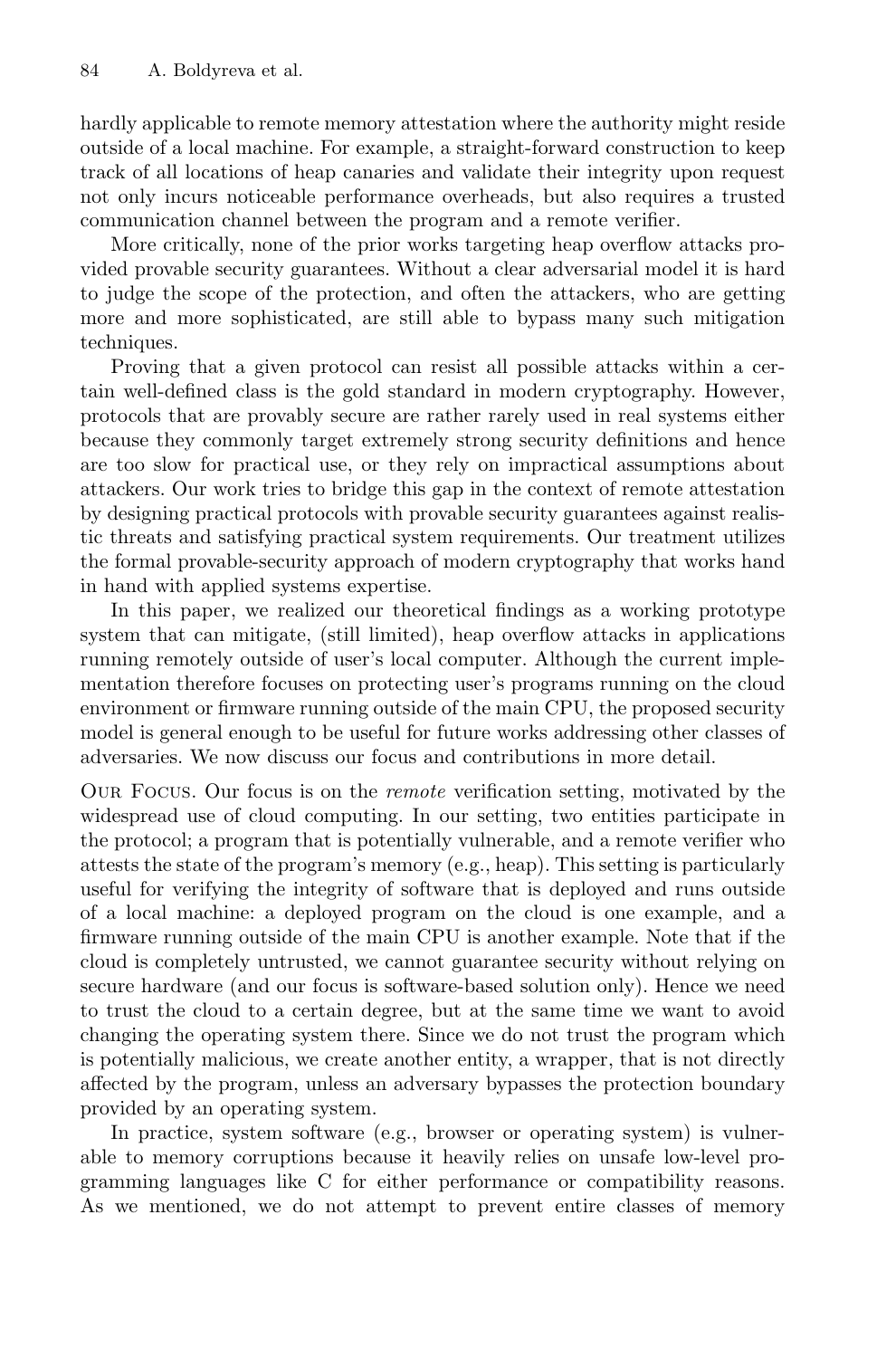corruption attacks (e.g., use-after-free or bad-casting) nor exploitation techniques (e.g., return-oriented programming (ROP)) with one system. We only consider one particular type of memory corruption attack that overwrites a consecutive region of memory (e.g., buffer) to compromise a control-sensitive data structure (e.g., function pointer or virtual function table). However, we believe such memory corruptions are still very common (e.g., the recent GHOST vulnerability in GLibc [\[4](#page-18-0)]), and become more important in the cloud setting where we have to rely on the cloud provider.

Within this scope, our goal is to find solutions that (1) provide provable security guarantees and (2) are practically efficient.

RMA SECURITY DEFINITION. Providing security guarantees is not possible without having a well-defined security model. We start with defining a *remote memory attestation (RMA)* protocol, whose goal is protecting the integrity of a program's data memory (e.g., heap). It is basically an interactive challengeresponse protocol between a prover and a verifier, which is initialized by a setup algorithm that embeds a secret known to the verifier into a program's memory. The goal of the verifier is to detect memory corruptions.

Next we propose the first security model for RMA protocols. The definition is one of our main contributions. Our model captures various adversarial capabilities (what attackers know and can do), reflecting real security threats. We assume that an attacker can have some a-priori knowledge of the memory's contents (e.g., binary itself) and can learn parts of it, adaptively, over time.

Since we target a setting where the communication between the prover and the verifier is over untrusted channels, we let the adversary observe the legitimate communication between the prover and the verifier. Moreover, we let it impersonate either party and assume it can modify or substitute their messages with those of its choice. To model malicious writes to the memory we allow the attacker to tamper the memory. The goal of the attacker is to make the verifier accept at a point where the memory is corrupted.

We note that on the one hand no security may be possible if an attacker's queries are unrestricted and on the other we would like to avoid hardwiring in the model a particular set of restrictions on these queries. Accordingly we state security with respect to abstract classes of functions that model the read and write capabilities of the attackers. This allows us to keep the definition very general. We leave it for the theorem statements that state the security of particular protocols to specify these classes, and thus define the scope of attacks the protocol defends against.

To prevent against the aforementioned GHOST attack  $[4]$  $[4]$  where a read (e.g., information leak) follows by write to the same location and leaves the key intact, any solution in our setting needs to perform a periodic key refresh. Our protocol definition and the security model take this into account. But of course, we do not guarantee security if the attack happens within a refresh time window. This is a common caveat with preventing timing attacks.

An RMA protocol proven to satisfy our security definition for specific read and write capabilities classes would guaranty security against *any*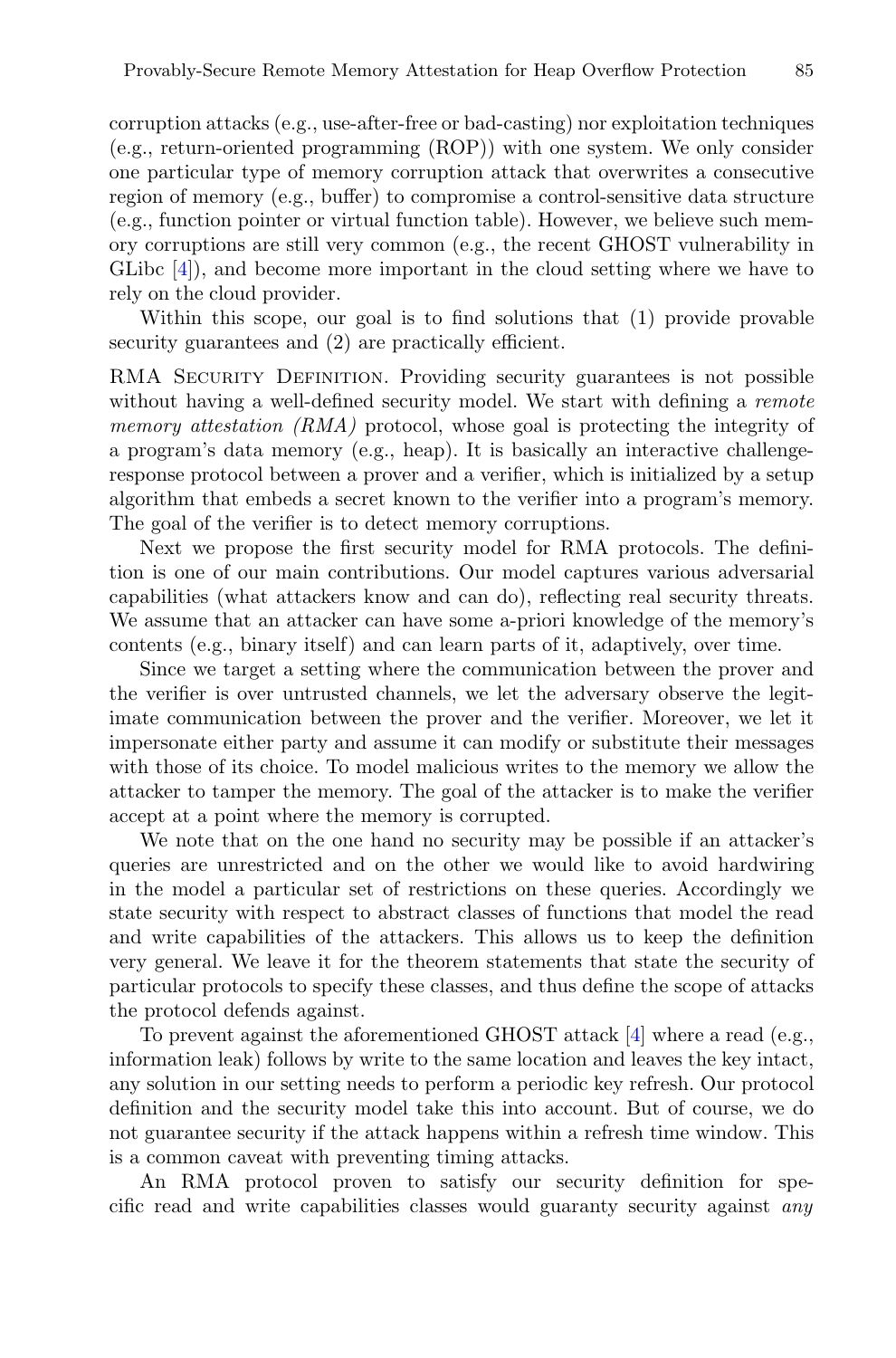efficient attacker with such practical restrictions, under reasonable computational assumptions. This is in contrast to previous schemes, which were only argued to protect against certain specific attacks, informally.

PROVABLY-SECURE RMA CONSTRUCTIONS. The idea underlying our solutions is simple and resembles the one behind stack or heap canaries. We embed secrets throughout the memory and, for attestation, we verify that they are intact. This is similar to how canaries are used, but for the setting where the verifier is remote the ideas need to be adapted. A simple but illustrative example is the protocol where the prover simply sends to the verifier the hash of all of the (concatenated) canaries. Here, the attacker can replay this value after modifying the memory. The following discussion illustrates further potential weaknesses of this protocol uncovered when trying to derive provable security guarantees.

For clarity, instead of calling the secrets canaries, let us refer to the secrets we embed in the memory as shares, i.e., we split a secret into multiple shares and spread them out in memory. For now, let's assume for simplicity that the shares are embedded at equal intervals. Then an adversary who injects malicious code, and hence writes a string that is at least one-block long, will over-write at least one share, even if it knows the shares' locations. Verification just checks whether the original secret can be reconstructed and used in a simple challenge-response protocol that prevents re-plays. For example, the verifier could send a random challenge, and the prover would reply with the hash of the reconstructed secret and the challenge. Note that the prover will run in a totally separate memory space so the secrecy of the reconstructed key at time of verification is not an issue.

We note that our solution does not readily apply for the stack because the stack doesn't have explicit unit or boundaries to statically place secret shares), unlike the heap that has a unit (a page) of allocation that makes the key placement efficient and easy.

The standard security of an n-out-of-n secret sharing scheme ensures that unless the attacker reads all memory (and in this case no security can be ensured anyway), the key is information-theoretically hidden. However, the adversary could read and then tamper the memory while leaving the share intact. To mitigate this, the periodic updates could re-randomize all shares, while keeping the same secret. The size of the blocks and the frequency of the updates are the parameters that particular applications could choose for the required tradeoff between security and efficiency. In the ideal setting, we would refresh the shares whenever the leakage of a share happens. However, since the occurrence of such events is not always clear, the alternative solution of refreshing "often" enough may lead to unreasonable overheads. In our current implementation, we keep the frequency of updates a parameter and developers can simply incorporate timing that reflect realistic assumptions on the adversary in our implementation.

Although the solution approach seems simple and sound, it turns out that assessing its security and practicality raises numerous subtleties and complications, both from the systems and cryptographic points of view. For example, our system can not fix the size of memory object, which naturally underutilizes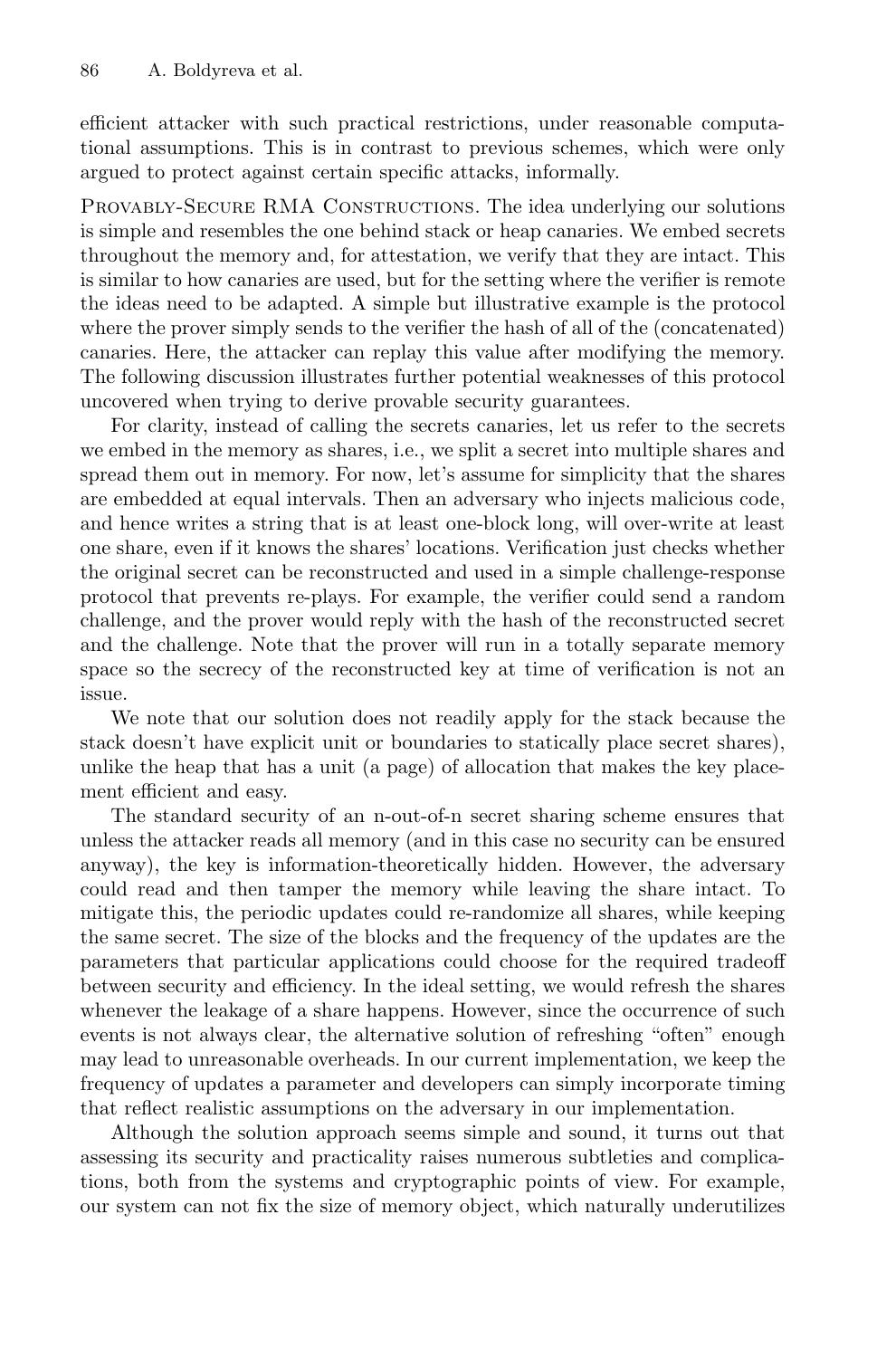the memory space (e.g., de-fragmentation). In our system, we support various memory slots for allocation, from the smallest 8 byte objects incrementally to over 100 MB, depending on the user's configuration.

The obvious choice for producing the secrets to be embedded in the memory is to use an n-out-of-n secret sharing scheme as a building block for our constructions. It turns out however, that the standard security of secret sharing schemes is not sufficient to guarantee the security of the protocol. First, we have to extend the security definition to take into account key updates. The attacker should be able to access the whole memory as long as it does not do it in between consecutive updates. The extended notion is known as proactive secret sharing [\[20](#page-19-3)]. Also, for the proof we need the additional properties that modifying at least one share implies changing a secret, and one extra property we discuss later. Fortunately, all these properties are satisfied by a simple XOR-based secret sharing scheme.

We show that combing the simple XOR-based secret sharing scheme (or any generic secret sharing scheme with some extra properties we define) and the hashbased challenge-response protocol yields a secure and efficient RMA protocol, for attackers with restricted, but quite reasonable abilities to read and tamper the memory. The proof we provide relies on the random oracle (RO) model [\[8](#page-18-1)]. Since the RO is unsound [\[12](#page-19-4)] for security-critical applications it may be desirable to have protocols which provably provide guarantees in the standard (RO devoid) model.

An intuitively appealing solution is to employ some symmetric-key identification protocol, e.g., replying with a message authentication code (MAC) of the random challenge, where the MAC is keyed with the reconstructed secret. However, given the capabilities that we ascribe to realistic adversaries, a formal proof would require a MAC secure in the presence of some leakage on and tampering of the secret key. The latter property is also known as security against related key attacks (RKA) [\[6](#page-18-2)]. Unfortunately, there are no suitable leakage and tamper-resilient MACs for a wide class of leakage and tampering functions, as the existing solutions, e.g.  $[5,10]$  $[5,10]$  $[5,10]$ , only address specific algebraic classes of tampering functions and are rather inefficient.

Perhaps unexpectedly, we consider a challenge response protocol based on a public key encryption scheme – the verifier sends a random challenge and expects an encryption of the challenge together with the (reconstructed) secret. This solution requires that the public key of the verifier is stored so that it is accessible by the prover, and cannot be tampered (otherwise we would need a public-key scheme secure with respect to related public key attacks, and similarly to the symmetric setting, there are no provably secure schemes wrt this property, except for few works addressing a narrow class of tamper functions [\[7](#page-18-4),[38\]](#page-20-3)).

To ensure non-malleability of the public key, our system separates the memory space of a potentially malicious program from its prover (e.g., different processes), and store its public key in the prover's memory space. Since the verification procedure is unidirectional (e.g., a prover accesses the program's memory), our system can guarantee the non-malleability of the public key in practice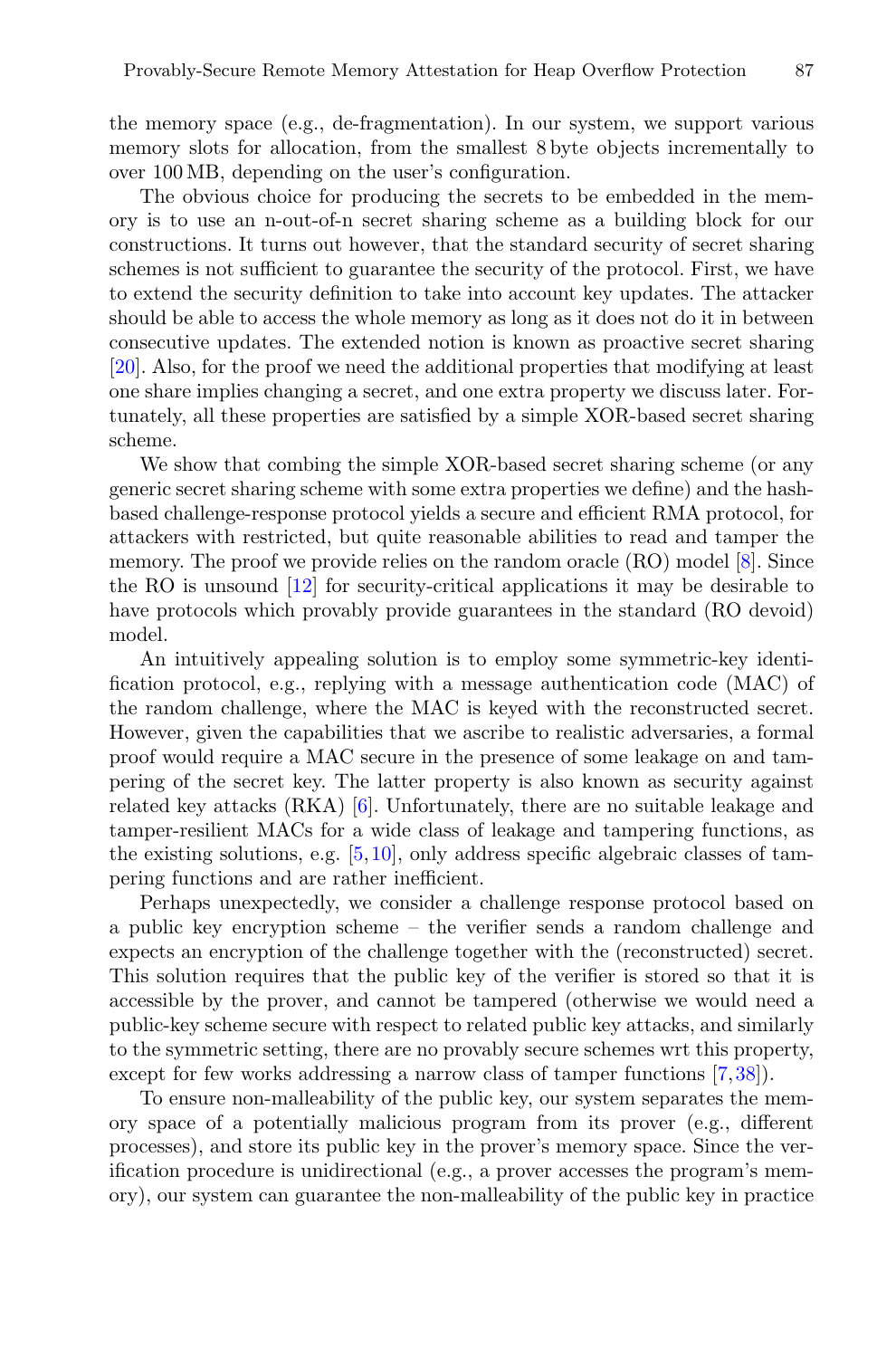(e.g., unless no remote memory overwriting or privilege escalation). This level of security is afforded by deployed computational platforms (e.g. MMU commodity processors).

It is natural to expect some form of non-malleability from the encryption scheme. Otherwise, the attacker could modify a legitimate response for one challenge into another valid one for the same key and a new challenge. An IND-CCA secure encryption such as Cramer Shoup [\[15\]](#page-19-6) could work for us. We note however that IND-CCA secure is an overkill for our application since we do not need to protect against arbitrary maulings of the ciphertext; instead, the attacker only needs to produce a valid ciphertext for a particular message, known to the verifier. We show that an encryption scheme secure against a weaker notion of plaintext-checking attacks [\[32\]](#page-20-4) is sufficient for us. Accordingly, we use the "Short" Cramer-Shoup (SCS) scheme proposed and analyzed very recently by Abdalla et al. [\[1\]](#page-18-5). This allows us to save communication one group element compared to regular Cramer Shoup. We discuss that one can optimize further and save an additional group element in the communication by slightly increasing computation.

Implementation Results. To demonstrate the feasibility of RMA, we implemented a prototype system that supports arbitrary programs without any modification (e.g., tested with popular software with a large codebase, such as Firefox, Thunderbird and SPEC Benchmark). Our evaluation shows that the prototype incurs very small performance overheads and detects heap-based memory corruptions with the remote verifier.

In a bit more detail, we implemented both, the hash- and encryption-based, protocols. Interestingly, both protocols showed similar performance, despite the latter one relying on public key operations, which are much slower than a hash computation. This is because the significant part of the performance overhead comes from the implementation of the custom memory allocator, side-effects of memory fragmentation and network bandwidth, which all make the differences in times of crypto operations insignificant.

Related Work. The works that is perhaps closest in spirit and application domain to ours is by Francillon et al. [\[18\]](#page-19-7) who address the problem of remote device attestation. Their approach is also based on provable security, but consider a significantly weaker model where the adversary not tamper or read parts of the internal memory of the device. These are key features of the adversary that we aim to defend against.

Canaries are random values placed throughout a stack or heap, which are later checked by the kernel. Canary-based protection has been adopted to prevent stack smashing [\[2\]](#page-18-6): e.g., ProPolice [\[17](#page-19-1)], StackGuard [\[14](#page-19-0)], StackGhost [\[19\]](#page-19-2). Similarly, canaries (or guard as a general form) have been used for heap protection, in particular metadata of heap [\[33](#page-20-5),[39\]](#page-20-6) (e.g., double free): HeapShield [\[9\]](#page-19-8) or AddressSanitizer [\[34\]](#page-20-7). These solutions do not immediately work in our setting. This is mainly because all canaries need to be sent and checked by the remote verifier without leaking or without being compromised by an adversary. While heavy solutions like employing secure channels (e.g. TLS) would help mitigate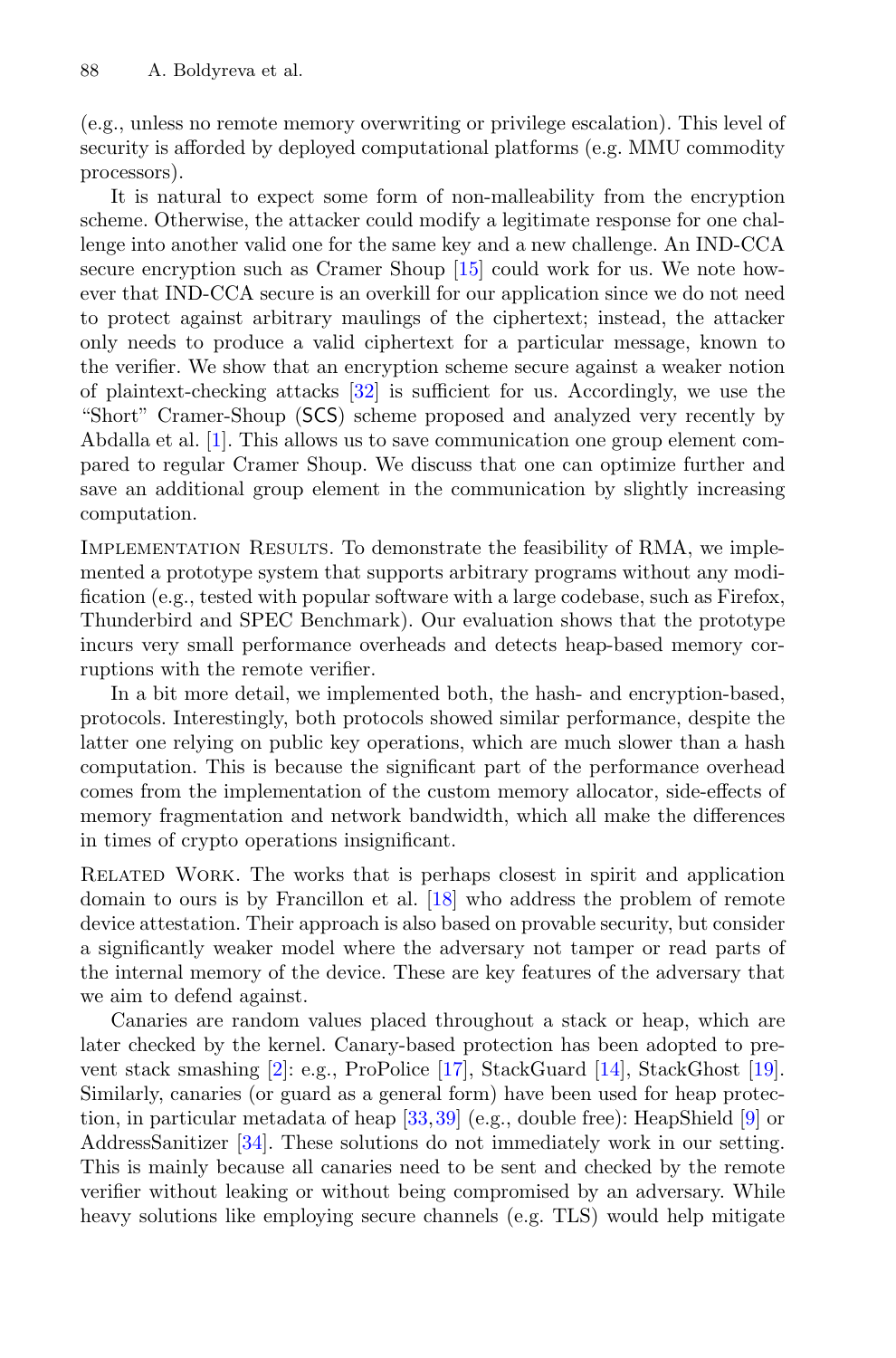this problem, the resulting system would need to transfer large quantities of data, making it unsuitable for practical use.

Our solutions could be viewed as a novel variant of "compact" cryptographic canaries, suitable for remote setting and providing provable security guarantees under precisely defined threat models.

Software-based attestation has been explored in various contexts: peripheral firmware  $[16, 23, 25]$  $[16, 23, 25]$  $[16, 23, 25]$ , embedded devices  $[13, 24, 36]$  $[13, 24, 36]$  $[13, 24, 36]$  $[13, 24, 36]$ , or legacy software  $[35]$ . That line of work, which falls under the generic idea of *software based attestation* is different from ours in two main differences. First, the setting of firmware attestation uses a different adversarial model. There, an adversary aims to tamper with the firmware on a peripheral and still wants to convince an external verifier that the firmware has not been tampered with. In its attack, the adversary has complete access to the device prior to the execution of the attestation protocol; the protocol is executed however without adversarial interference. Our model considers an adversary who can glean only partial information on the state of the memory prior to its attack, but who acts as man-in-the-middle during the attestation protocol.

Challenge-response protocols are natural solutions in both situations. Since we aim for solutions that admit rigorous security proofs we rely on primitives with cryptographic guarantees. In contrast due to constraints imposed by the application domain solutions employed peripheral attestation cannot afford to rely on cryptographic primitives. Instead, constructions employ carefully crafted check-sum functions where unforgeability *heuristically* relies on timing assumptions and lack of storage space on the device. Jacobsson and Johansson [\[22\]](#page-19-14) show that such assumptions can be grounded in the assumptions that RAM access is faster than access to the secondary storage [\[22](#page-19-14)]. Our work is similar in its goals with that of Armknecht et al. [\[3](#page-18-7)] who provide formal foundations for the area of software attestation.

More recently, a handful of hardware-based (e.g., coprocessor or trusted chip) attestation has been proposed as well: Flicker [\[29\]](#page-20-10) and TrustVisor [\[28\]](#page-20-11) using TPM, and Haven using Intel SGX  $[21,30]$  $[21,30]$  $[21,30]$ . Our work differs in that we do not explicitly rely on hardware assumptions and provides provable security guarantee.

Finally, a recent paper [\[26](#page-20-13)] addresses the problem of a virus detection from a provable security perspective. The authors introduce the virus detection scheme primitive that can be used to check if computer program has been infected with a virus injecting malicious code. They describe a compiler, which outputs a protected version of the program that can run natively on the same machine. The verification is triggered by an external verifier. Even though the considered problems and the basic idea of spreading the secret shares are similar, the treatment and the results in [\[26\]](#page-20-13) are quite different from ours. The major difference is that the attacker in the security model of [\[26](#page-20-13)] is not allowed to learn any partial information about the secret shares. Our security definition, in turn, does take partial leakage of the secret into account. Their security definition, however, allows the attacker to learn the contents of the registers during the attack. This is not a threat in our setting since the computations happen within the trusted wrapper.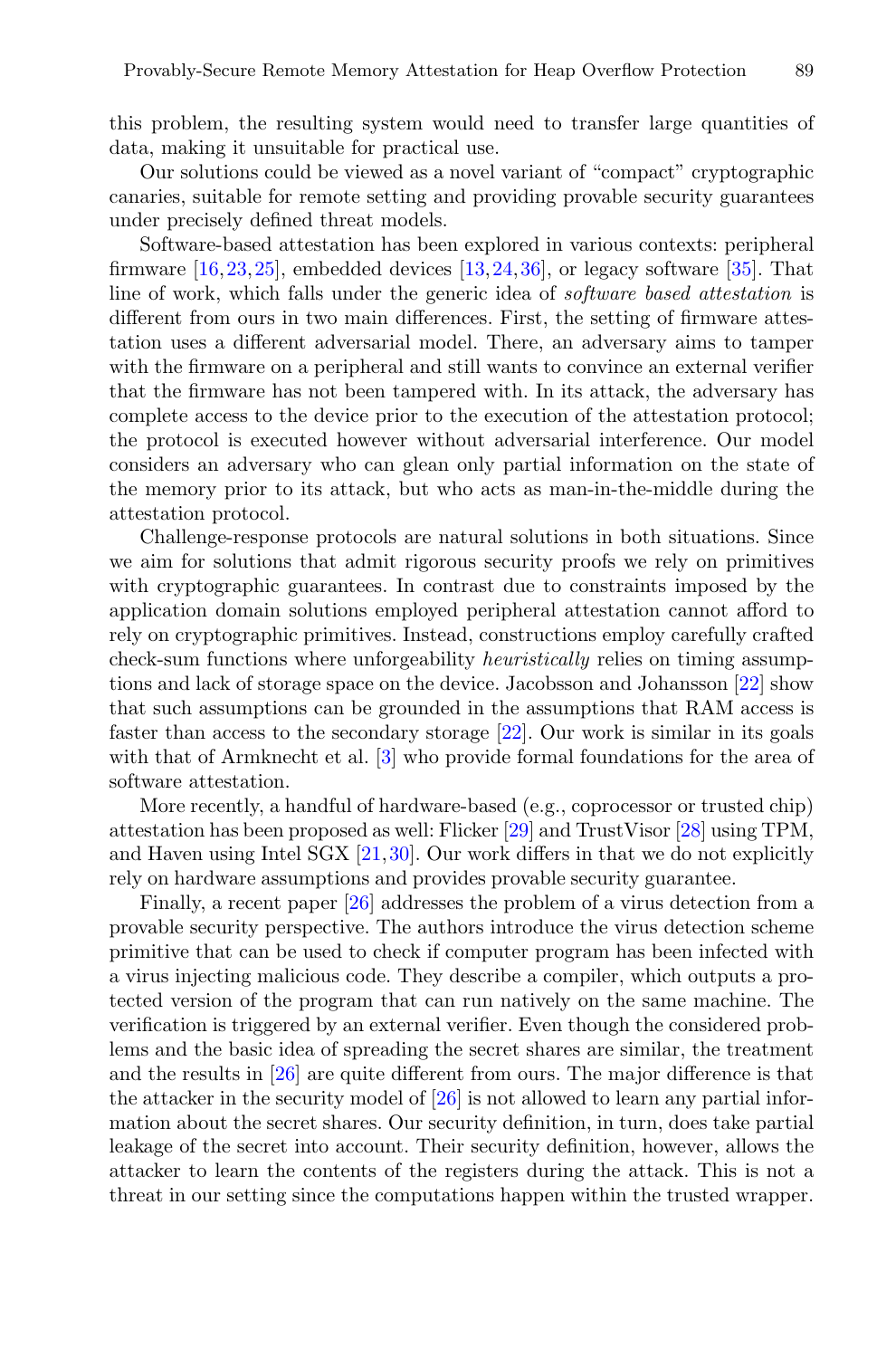Also, their solutions do not rely on the PKI, which is a plus. The other important difference is that the proposal in [\[26\]](#page-20-13) is mostly of theoretical interest (as they rely on leakage-resilient encryption for which there are no efficient implementations), while our solution is quite efficient. The work [\[26\]](#page-20-13) has additional results about protection against tiny overwrites but that requires CPU modifications.

## **2 Notation**

 $X \stackrel{s}{\leftarrow} S$  denotes that X is selected uniformly at random from S. If A is a randomized algorithm, then the notation  $X \stackrel{s}{\leftarrow} A$  denotes that X is assigned the outcome of the experiment of running  $A$ , possibly on some inputs. If  $A$  is deterministic, we drop the dollar sign above the arrow. If X, Y are strings, then  $X||Y$ denotes the concatenation of X and Y. We write  $L::a$  for the list obtained by appending a to the list L and  $L[i, \ldots, j]$  for the sublist of L between indexes i and  $j$ . We write id for the identity function (the domain is usually clear from the context) and write  $\mathcal{U}_S$  for the uniform distribution on set S. If n is an integer we write [n] for the set  $1, 2, ..., n$ . For an integer k, and a bit b,  $b^k$  denotes the string consisting of  $k$  consecutive " $b$ " bits.

## **3 Remote Memory Attestation**

Syntax. We start with defining the abstract functionality of *remote memory attestation (RMA)* protocol.

**Definition 1 (RMA Protocol).** *A remote memory attestation protocol is defined by a tuple of algorithms* (SS, Init,(MA, MV), Update, Extract) *where:*

- *The setup algorithm* SS *takes as input a security parameter* 1<sup>κ</sup> *and outputs a pair of public/secret keys* (*pk*, *sk*)*. (*SS *is run by the verifier.) This output is optional.*
- *The initialization algorithm* Init *takes as input a bitstring* M *(representing the memory to be protected), a public key pk and the secret key sk and outputs a bitstring* M<sup>s</sup> *(that represents the protected memory), and a bitstring* s *(secret information that one can use to certify the state of the memory).*
- *The pair of interactive algorithms* (MA, MV)*, run by the prover and verifier resp., form the attestation protocol. Algorithm* MA *takes as inputs the public key pk and a bitstring* M<sup>s</sup> *and the verifier takes as inputs the secret key sk and secret* s*. The verifier outputs a bit, where 1 indicates acceptance, and 0 – rejection.*
- *The update algorithm* Update *takes as input a bitstring* M<sup>s</sup> *and outputs a bitstring M<sup>s</sup> (this is a "refreshed" protected memory). It can be ran by the prover at any point in the execution.*
- *The* Extract *algorithm takes as input a bitstring* M<sup>s</sup> *(representing a protected memory) and outputs a bitstring* M *(represented the real memory protected in* Ms*) and secret* s*. This is used in the analysis mostly, but also models how the OS can read the memory.*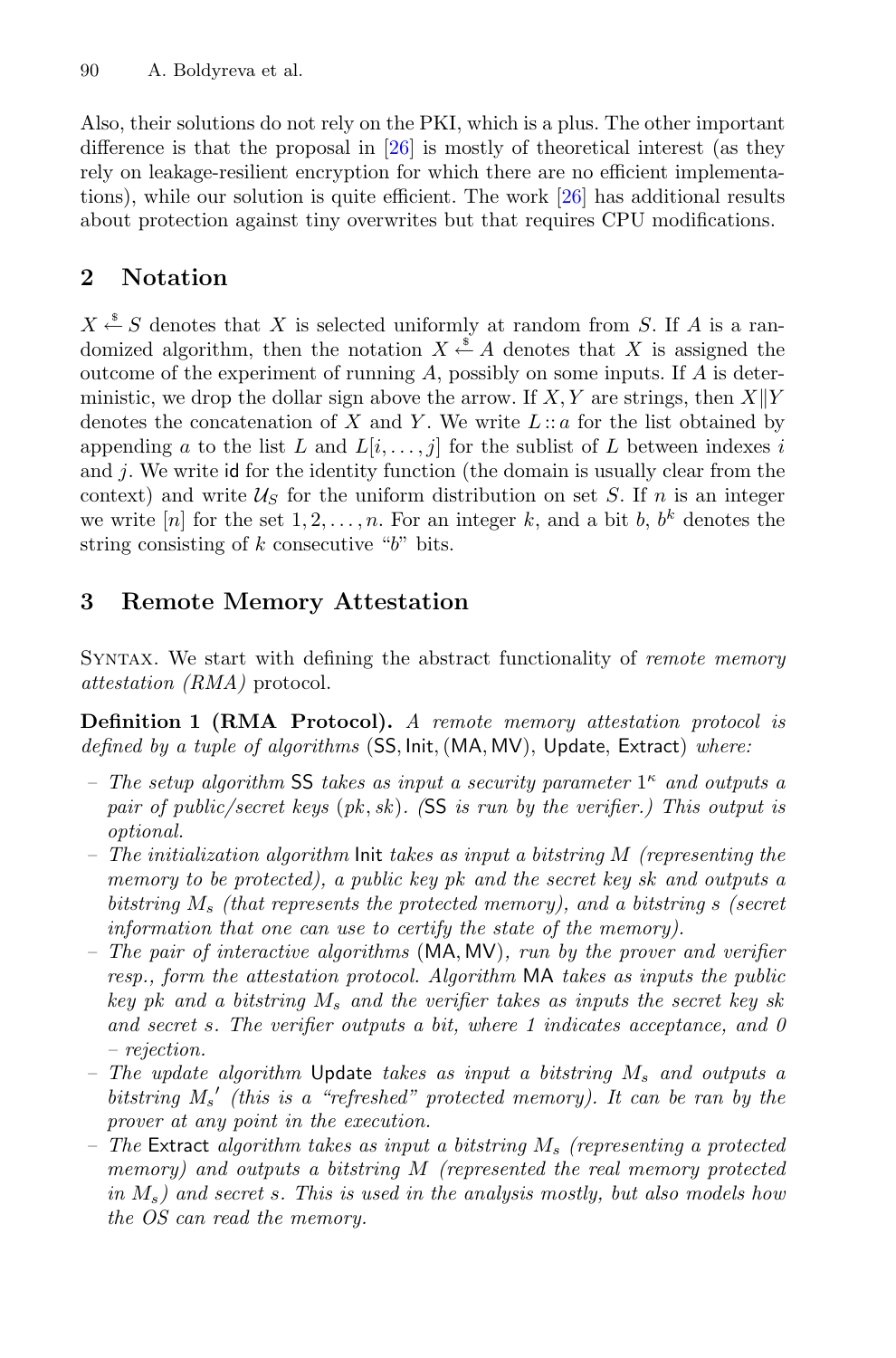*The correctness condition requires that for every* (*pk*, *sk*) *output by* SS*, every*  $M$  ∈ {0,1}<sup>\*</sup>, and every  $(M_s, s)$  *output by* lnit(M, *pk*, *sk*), the second party *in*  $(MA(pk, M_s), MV(sk, s)$  *returns 1 with probability 1. Also,* Extract $(M_s)$  =  $(M, s')$  for some s' with probability 1. These conditions should hold even for an *arbitrary number of runs of* Update *protocol.*

In practice the remote verifier initializes the wrapper with the secret before being sent to the cloud. The wrapper later acts as the local prover to the remote verifier. In practice the wrapper is a separate process that gets memory access via *ptrace* mechanism.

RMA SECURITY. We now formally define the security model for an RMA protocol, which is part of our main contributions.

We consider an attacker who can read the public key (if any), and can observe the interactions between the prover and the verifier. The attacker works in two stages. In the first stage of its attack, it can read arbitrary parts of the memory and can over-write a part of the memory by injecting data of its choosing. In this phase, the adversary can observe and interfere with the interaction between the prover and the verifier. This is captured by giving the adversary access to the oracles that execute the interactive RMA protocol; in particular, the adversary can chose to observe a legitimate execution of the protocol by simply forwarding the answers of one oracle to the other. Of course, the adversary can choose to manipulate the conversation, or even supply inputs of its own choosing. We only model a single session of the protocol as we do not expect parallel sessions to be run in practice. Also, at any point, the attacker can request that the shares of the secret get updated. In the second stage the adversary specifies how it wants to alter the memory (where and what data it wants to over-write). The memory is modified, one extra update is performed, and then the attacker can continue its actions allowed in the first stage, with the exception that it is not given the ability to read the memory anymore, and this is the reason we consider two stages of the attacker. This captures the fact noted in the Introduction, that security is only possible if the memory update procedure is performed in between the read and write, which can be arbitrary and thus leave the secret intact (by reading and over-writing it).

We say that the adversary wins if it makes the verifier accept in the second stage, despite the memory being modified by the attacker. This captures the idea that the verifier does not notice that the memory has been corrupted.

We observe that it is necessary to restrict the adversary's abilities, for a couple of reasons. First, as we mentioned in the Introduction, no security may be possible if an attacker's queries are unrestricted. For instance, the adversary may read the whole memory in between the secret updates or it could read a block and immediately over-write it maintaining intact the associated secret share. Moreover, note that an adversary who can over-write memory bit by bit, could eventually learn the whole secret by fixing each bit for both possible values, one by one and then observing the outcome of the interaction between the prover and the verifier. In short, no security is possible if we do not impose (reasonable) restrictions on the adversary.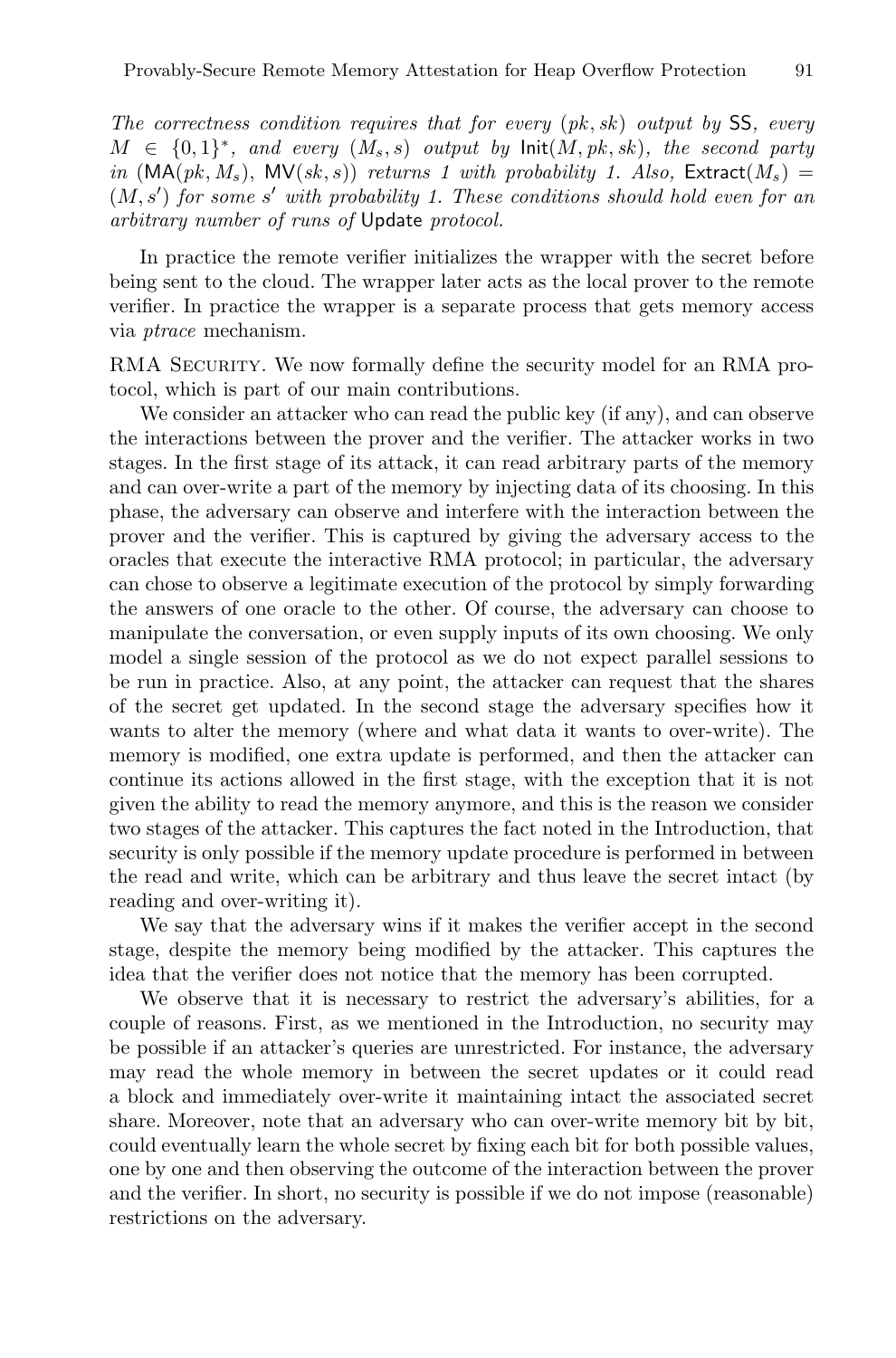Second, it seems unlikely that a unique solution suffices to protect against a wide class of attacks and that different solutions would work for different applications and classes of attacks. Yet, we would want to avoid providing a diffrent security definition for each individual scenario.

Accordingly, we state security with respect to abstract classes of functions that parametrize the read and write queries that model the legitimate read and tamper requests the attacker can do. This allows our definition to be quite general; we leave it to the theorem statements for particular protocols and applications to specify these classes and hence clarify the scope of attacks the protocol prevents against.

 $\mathbf{Exp}_{A,\Pi}^{\mathrm{rma-}(\mathcal{L},\mathcal{T})}$ :  $(pk, sk) \leftarrow$  SS  $M \leftarrow A(pk)$  $(M_s, s) \leftarrow \text{Init}(M, pk, sk)$  $q' \leftarrow A^{\text{Read}(\cdot),\text{Tamper}(\cdot),\text{MA}(pk,M_s),\text{MV}(sk,s),\text{Update}}$ If  $g \notin T$  return ⊥  $M_s \leftarrow$  Update( $M_s$ )  $M_s \leftarrow g'(M_s)$  $A^{Tamper(\cdot),\textsf{MA}(pk,M_s),\textsf{MV}(sk,s)}$ Output 1 iff MV accepts in the 2nd stage and at that point the first part of  $Extract(M_s)$  is not M. **Oracle** Read(*f*): if  $f \notin \mathcal{L}$  return ⊥ otherwise return  $f(M_s)$ **Oracle** Tamper(*g*): if  $q \notin T$  return ⊥  $M_s \leftarrow g(M_s)$ 

<span id="page-9-0"></span>**Fig. 1.** Game defining the security of the memory attestation scheme  $\Pi$  = (SS, Init, (MA, MV), Update, Extract).

**Definition 2 (RMA Scheme Security).** *Let* L *and* T *be two classes of* leakage *and* tampering *functions. Consider an RMA protocol* Π = (SS, Init,(MA, MV),Update, Extract)*. We define its security via the experiment*  $\mathbf{Exp}_{A,\Pi}^{\text{rma-}(\mathcal{L},\mathcal{T})}$  involving the adversary A which we present in Fig. [1](#page-9-0)*.* 

*We call* Π *secure wrt* L *and* T *if for every (possibly restricted) efficient adver*sary A the probability that  $\mathbf{Exp}_{A,\Pi}^{\text{rma-}(\mathcal{L},\mathcal{T})}$  returns 1 is negligible in the security *parameter.*

The design of the above model is influenced directly by studying the practical threats. In particular, reading memory to leak information has been a prerequisite pretty much to all attacks from ten years back. Taking the man-in-the-middle attacks into account is motivated by the observation that even though we trust the cloud provider, we do not necessarily trust the path between the provider and the client, e.g., when using a cafe's WiFi. We demand that the secure attestation be done without employing secure channels.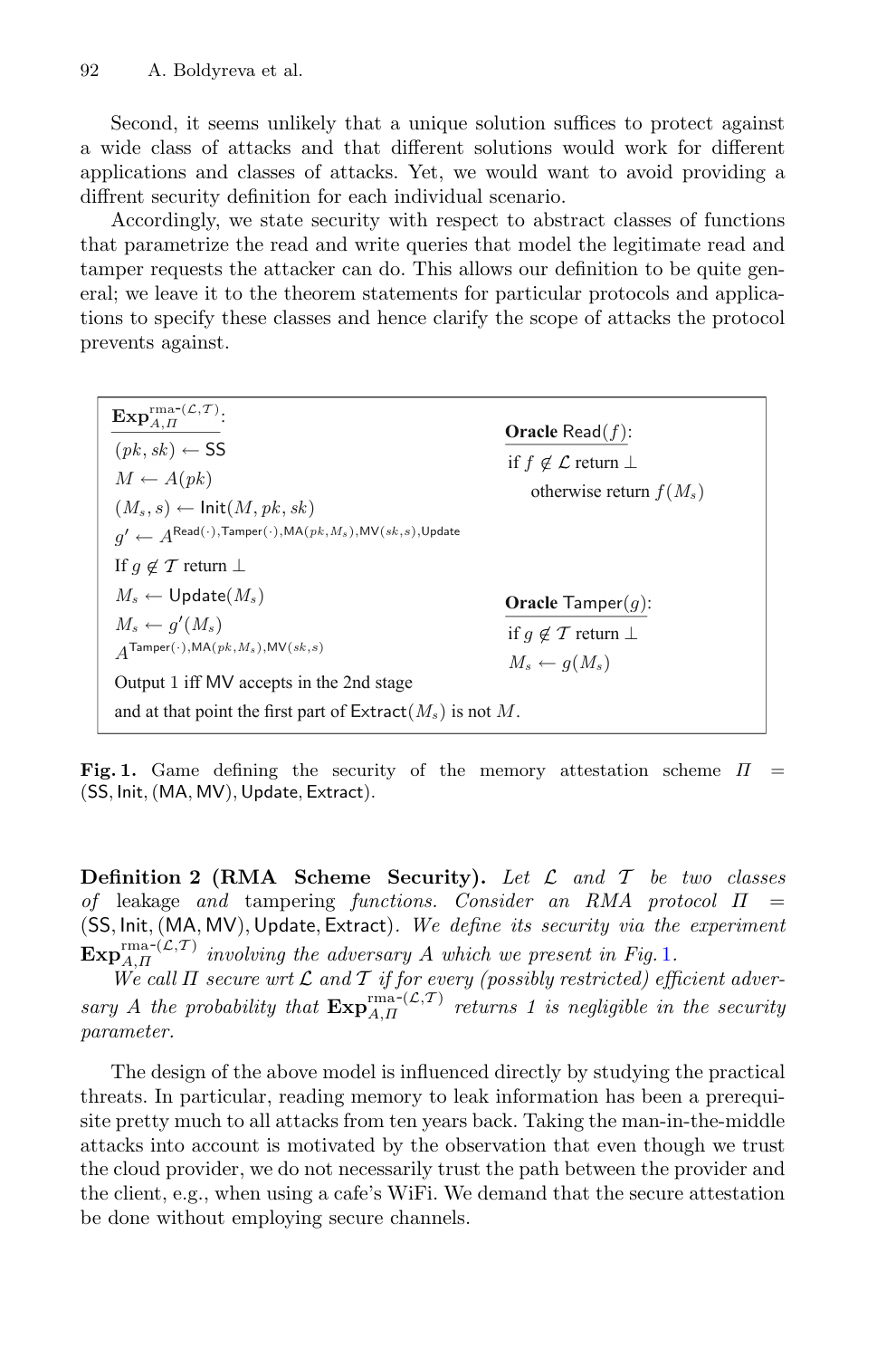REMARK. Turns out that the practical classes of read and write functions may not describe the necessary restrictions by themselves. Thus one can further restrict the adversaries, but again, this is done in the security statements. For instance, security of our constructions will tolerate any attacker who can read all but one "block" of the memory and can over-write any arbitrary part of the memory as long as that part is longer than some minimum number of bits.

### <span id="page-10-2"></span>**4 Building Blocks**

REFRESHABLE SECRET SHARING SCHEME. Our schemes rely on an  $n$ -out-of-n secret sharing scheme where one needs all of the shares to reconstruct the secret; any subset of  $n-1$  shares is independent from the secret. In addition to the standard property, we also require that it is possible to refresh shares in such a way that all subsets of  $n - 1$  shares, each obtained in between updates, are independent of the secret. This property is known as proactive secret sharing [\[20\]](#page-19-3). In addition, we require two more security properties which we describe later in this section.

**Syntax.** We first provide the syntax of the secret sharing schemes that we consider.

**Definition 3.** *A* refreshable *n*-out-of-*n* secret sharing scheme *is defined by algorithms* (KS,KR, SU) *for sharing and reconstructing a secret, and for refreshing the shares*<sup>[1](#page-10-0)</sup>. For simplicity we assume that the domain of secrets is  $\{0,1\}^{\kappa}$  (where κ *is the security parameter). The sharing algorithm* KS *takes a secret* s *and outputs a set*  $(s_1, s_2, \ldots, s_n)$  $(s_1, s_2, \ldots, s_n)$  $(s_1, s_2, \ldots, s_n)$  *of shares*<sup>2</sup>. The reconstruction algorithm KR takes as *input a set of shares*  $s_1, s_2, \ldots, s_n$  *and returns a secret s. The update algorithm* SU *takes as input a set of shares*  $(s_1, s_2, \ldots, s_n)$  *and returns the updated set*  $(s'_1, s'_2, \ldots, s'_n)$ *, a new re-sharing of the same secret.* 

For correctness we demand that for any  $s \in \{0,1\}^{\kappa}$  and any  $(s_1, s_2, \ldots, s_n)$ obtained via  $(s_1, s_2, \ldots, s_n) \leftarrow^*$  KS $(s)$  it holds that KR $((s_1, s_2, \ldots, s_n)) = s$ and  $\mathsf{KR}(\mathsf{SU}^i((s_1,s_2,\ldots,s_n)) = s$  with probability 1 for any integer  $i \geq$ 1, where  $SU^{i}((s_1, s_2,...,s_n))$  denotes i consecutive invocations of SU as  $SU(SU(\ldots SU((s_1,s_2,\ldots,s_n))\ldots)).$ 

**Security.** We require that the secret sharing scheme that we use satisfies three security properties.

Secret Privacy. The most basic one, secret privacy for refreshable secret sharing scheme (aka proactive secret sharing) guarantees that  $n-1$  shares do not give the adversary any information about the secret, and this holds even for

<span id="page-10-0"></span> $^{\rm 1}$  We use the mnemonics  $\textsf{KS}, \textsf{KR}$  to indicate that we think of the secret as being some cryptographic key.  $2$  We do not use the set notation for simplicity.

<span id="page-10-1"></span>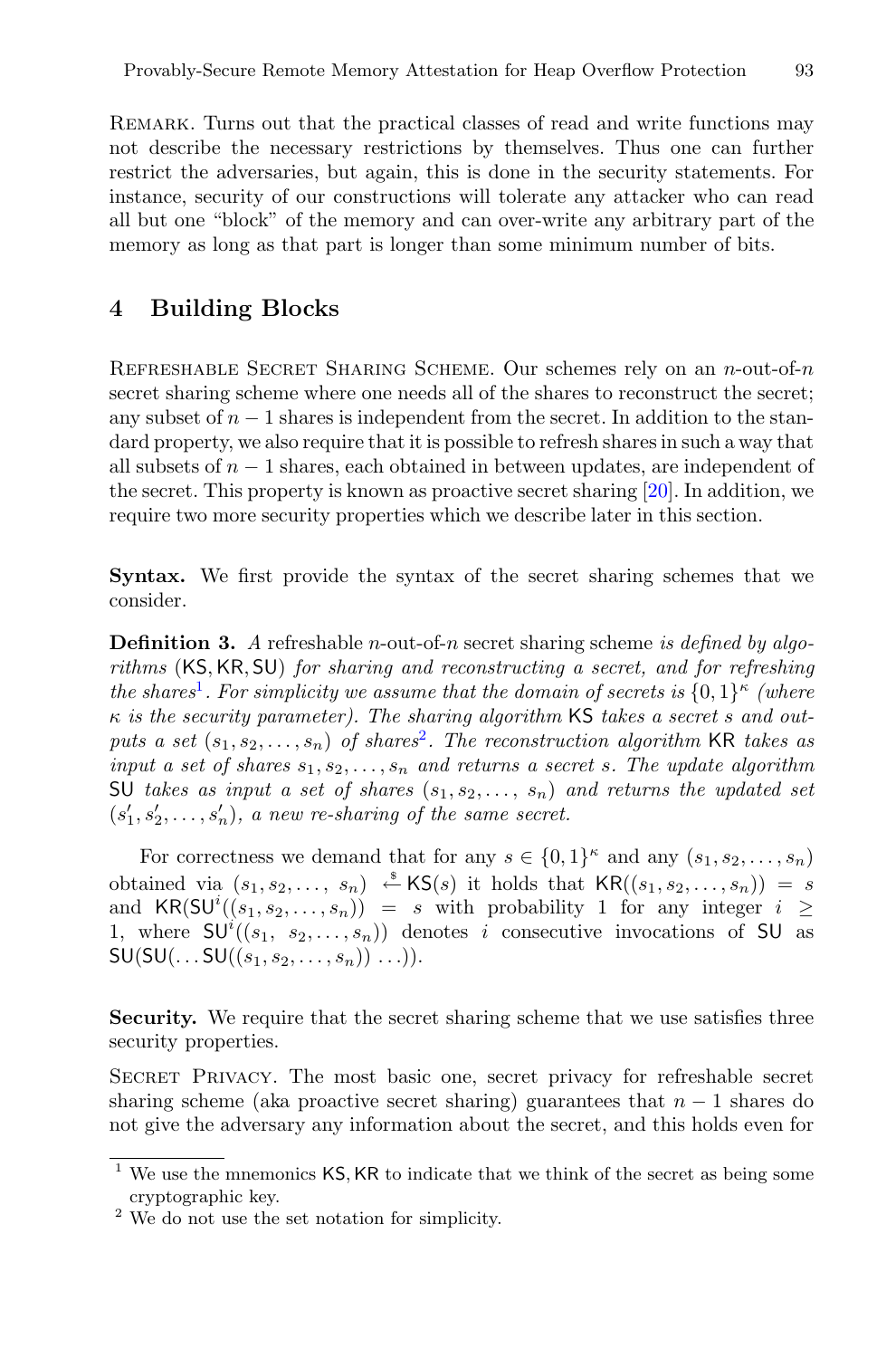an arbitrary number of updates to each set of shares. The formal definition is in the full version [\[11\]](#page-19-16).

Oblivious Reconstruction. We also require that the scheme enjoys *oblivious reconstruction*. Intuitively, this demands that given an adversary who can read and replace some of the shares, it is possible to determine at any point if the value encoded in the shares is the same as the original value or not. This property is related but is different from Verifiable Secret Sharing: the ability to tell that the shares are consistent with some secret does not necessarily mean that one can tell if transforming a set of shares to another (valid) one has changed or not the underlying secret.

More formally, fix a secret  $s \in \{0,1\}^{\kappa}$  and let  $(s_1, s_2, \ldots, s_n) \stackrel{\text{s}}{\leftarrow} \text{KS}(s)$ . Consider an adversary who can intermitently issue two types of querries. On a query  $i \in \{1,\ldots,n\}$  the adversary receives  $s_i$ ; on a query  $(i, v) \in (\{1, 2, \ldots, n\} \times \{0, 1\}^{\kappa})$ the value of  $s_i$  is set to v.

We require that there exists a "secret changed?" algorithm  $SC$ , formalized in Fig. [2,](#page-11-0) which given the queries made by  $A$  and the answers it receives can efficiently decide (with overwhelming probability) if the value of the secret that is encoded is equal to the value of the original secret.

| <b>Oracle ShareInfo(.):</b><br>$s \stackrel{\$}{\leftarrow} A; L \leftarrow [$<br>On input $i \in \{1, \ldots, n\}$<br>$\{s_1, s_2, \ldots, s_n\} \leftarrow \mathsf{KS}(s)$<br>$L \leftarrow L :: (i, s_i)$<br>$\Lambda$ ShareInfo $(\cdot)$<br>return $s_i$<br>$b \leftarrow SC(L)$<br>On input $(i, v) \in \{1, 2, , n\} \times \{0, 1\}^{\kappa}$<br>$s' \leftarrow \mathsf{KR}(s_1, s_2, \ldots, s_n)$<br>$L \leftarrow L :: (i, v)$<br>return 1 iff<br>$s_i \leftarrow v$<br>$(b = 1$ and $s = s')$ or $(b = 0$ and $s \neq s')$ |
|----------------------------------------------------------------------------------------------------------------------------------------------------------------------------------------------------------------------------------------------------------------------------------------------------------------------------------------------------------------------------------------------------------------------------------------------------------------------------------------------------------------------------------------|
|----------------------------------------------------------------------------------------------------------------------------------------------------------------------------------------------------------------------------------------------------------------------------------------------------------------------------------------------------------------------------------------------------------------------------------------------------------------------------------------------------------------------------------------|

<span id="page-11-0"></span>**Fig. 2.** Experiment defining the oblivious reconstruction property for secret sharing.

SHARE UNPREDICTABILITY. This property demands that for any secret (chosen by the adversary) and any sharing of the secret, following an Update an adversary cannot tamper (in any meaningful way) with any of the resulting fresh shares in a way that does not alter the secret. This intuition is formalized using the game  $\text{Exp}_{A,H}^{\text{unpred}}$  in Fig. [3.](#page-12-0) First, the experiment samples a random secret. After the adversary learns some (but not all) of the shares, the shares are refreshed, and the adversary needs to tamper with at least one share. The adversary wins if the secret that is shared stayed unchanged through the process. We say that  $\Pi$  satisfies share unpredictability if for any adversary which calls the Read oracle at most  $n-1$  times and the Tamper oracle at least once, the probability that the experiment returns 1 is negligible.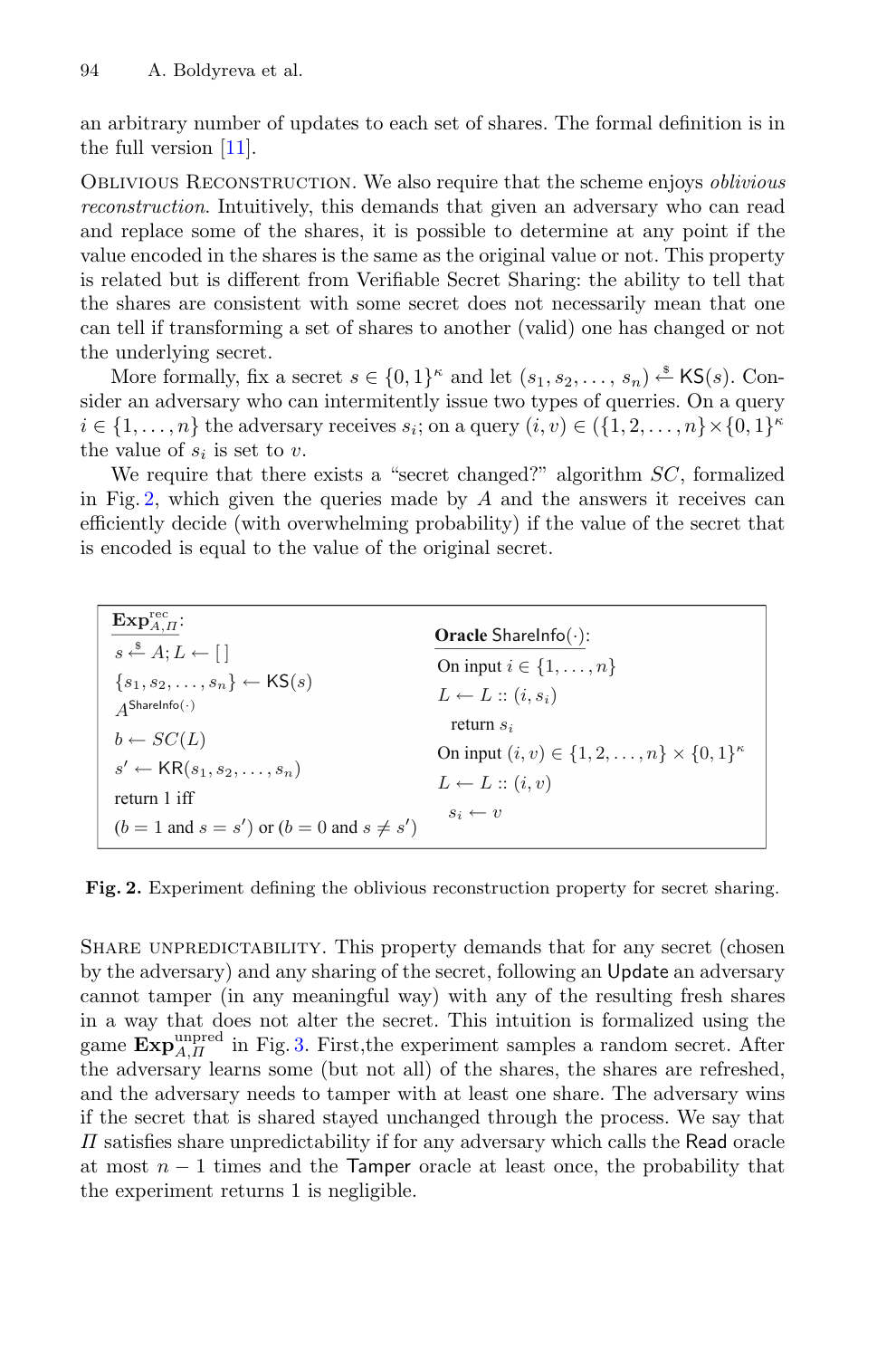| $\mathbf{Exp}_{A\Pi}^{\text{unpred}}$ :<br>$s \leftarrow \{0,1\}^{\kappa}$                                                                                                             | <b>Oracle</b> Read $(i)$                                            |
|----------------------------------------------------------------------------------------------------------------------------------------------------------------------------------------|---------------------------------------------------------------------|
| $A$ Read $(\cdot)$<br>$(s_1, s_2, \ldots, s_n) \leftarrow \mathsf{SU}(s_1, s_2, \ldots, s_n)$<br>$\Lambda$ Tamper $(\cdot)$<br>return $s \stackrel{?}{=}$ KS $(s_1, s_2, \ldots, s_n)$ | return $s_i$<br><b>Oracle</b> Tamper $(i, v)$<br>$s_i \leftarrow v$ |

<span id="page-12-0"></span>**Fig. 3.** Game defining share unpredictability for for secret sharing. We demand that A queries his Tamper at least once.

<span id="page-12-1"></span>**Secure Construction.** Here we present a very simple n-out-of-n refreshable secret-sharing scheme with oblivious reconstructability and argue its security.

**Construction 41 (Refreshable Secret Sharing).** We define the scheme  $(KS, KR, SU)$  as follows.

- $-$  KS takes secret  $s \in \{0,1\}^{\kappa}$ , picks  $s_i \stackrel{\$}{\leftarrow} \{0,1\}^{\kappa}$  for  $1 \leq i \leq n-1$ , computes  $s_n \leftarrow s \oplus s_1 \oplus \ldots \oplus s_{n-1}$
- KR on input  $(s_1,\ldots,s_n)$  returns  $s_1\oplus \ldots \oplus s_n$
- $-$  SU takes  $(s_1, \ldots, s_n)$  and for  $1 \leq i \leq n-1$ , computes  $r_i \stackrel{\$}{\leftarrow} \{0, 1\}^{\kappa}, s_i \stackrel{\$}{\leftarrow} s_i \oplus r_i$ . Finally,  $s_n \leftarrow s_n \oplus r_1 \oplus \ldots \oplus r_{n-1}$ , and SU returns  $(s_1, \ldots, s_n)$ .

It is immediate to see that the above scheme is correct. The following theorem states (information-theoretic) security. The proof is in the full version [\[11\]](#page-19-16).

**Theorem 1.** *The scheme of Construction* [41](#page-12-1) *is a refreshable secret sharing scheme with secret privacy, oblivious reconstructability and share unpredictability.*

IND-PCA Secure Encryption. Our second construction uses a (labeled) encryption scheme that satisfies indistinguishability under plaintext-checking attacks (IND-PCA) [\[32](#page-20-4)]. One concrete scheme which satisfies IND-PCA security is the "Short" Cramer-Shoup (SCS) scheme proposed by Abdalla et al. [\[1](#page-18-5)]. We recall the primitive and the scheme in the full version [\[11\]](#page-19-16). The following result about IND-PCA security of the SCS scheme is by Abdalla et al. [\[1](#page-18-5)].

<span id="page-12-2"></span>**Theorem 2.** *Under the DDH assumption on* G *and assuming that* H *is a target collision resistant hash function, the* SCS *scheme by Abdalla et al.* [\[1\]](#page-18-5) *is IND-PCA.*

### **5 RMA Constructions**

We are now ready to present two constructions of an RMA protocol for a limited, but quite practical class of attacks. The first construction combines a secret sharing scheme with a hash function, and does not rely on public key cryptography. The scheme is quite efficient and is secure in the random oracle model; the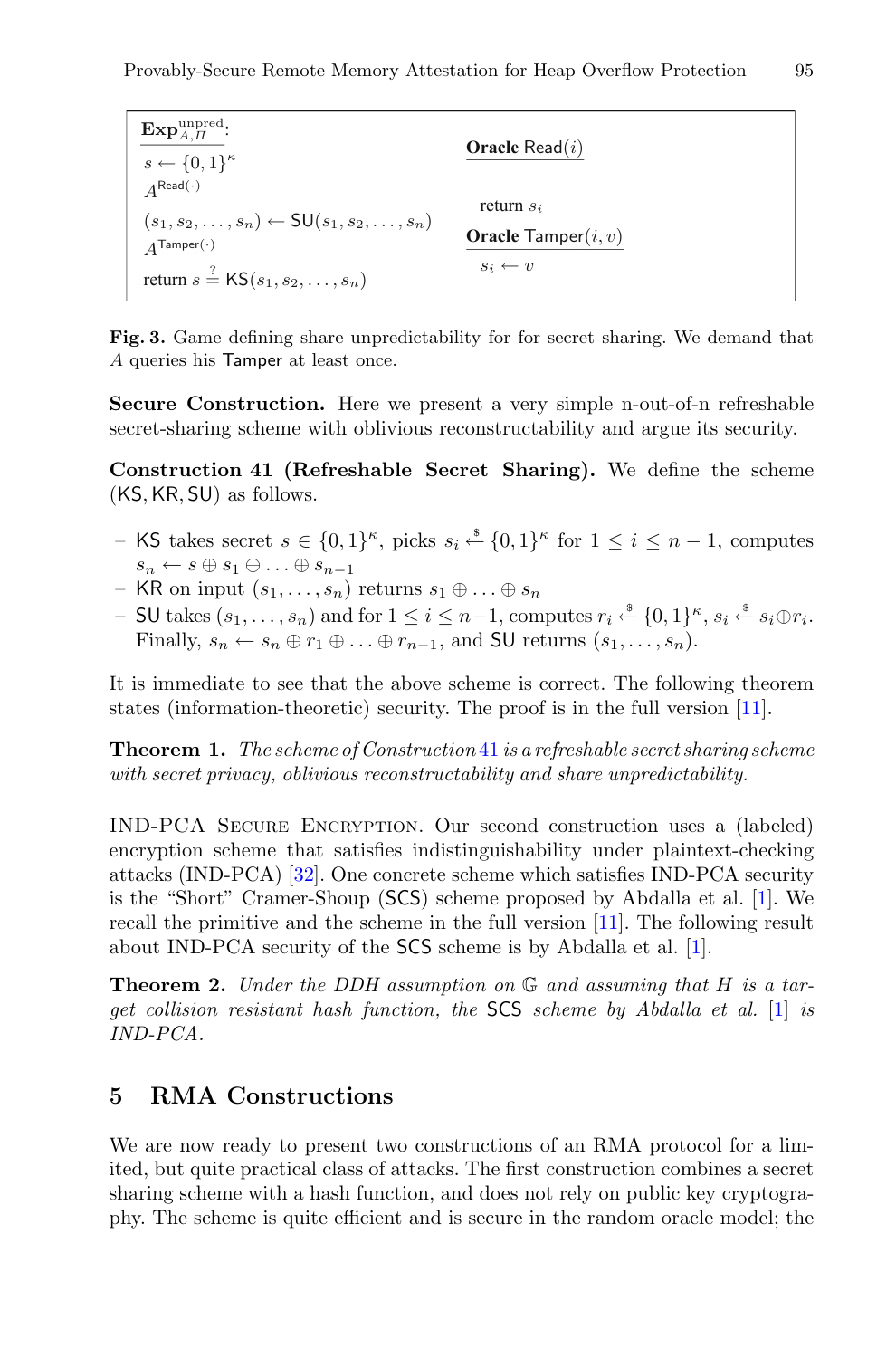second construction uses a public key encryption scheme secure under plaintext checking attacks.

Both construction share the same underlying idea. A secret is shared and the resulting shares are placed in the memory. In our construction we assume that shares are at equal distance – other options are possible provided that this placement ensures that tampering with the memory (using the tampering functions provided to the RMA adversary) does tamper with these protective shares. The attestation protocol is challenge response: the verifier selects a random nonce and sends it to the prover. Upon receiving the nonce, the prover collects the shares, reconstructs the secret and uses it in a cryptographic operation; the verifier then confirms that the secret used is the same that he holds.

In the first scheme, which we present below, the prover hashes the secret together with the nonce and sends it to the verifier who checks consistency with his locally stored secret by and the nonce he has sent.

### <span id="page-13-0"></span>**5.1 Hash-Based RMA**

**Construction 51 (Hash-Based RMA).** Fix a refreshable *n*-out-of-*n* secret sharing scheme  $SSh = (KS, KR, SU)$ . Let Divide be any function that on input a bitstring of size greater than  $n$  breaks  $M$  into  $n$  consecutive substrings  $(M_1,\ldots,M_n)$ . Let  $H: \{0,1\}^* \to \{0,1\}^h$  be a hash function. These scheme does not use asymmetric keys for the parties so below we omit them from the description of the algorithms. We define the RMA protocol hash $2r$ ma $(H)$  by the algorithms (SS, Init, (MA, MV), Update, Extract) below:

- $\mathsf{SS}(1^k)$  returns  $\epsilon$ .
- $-$  Init on input  $M$  does
	- $\bullet\;s\stackrel{\hspace{0.1em}\mathsf{\scriptscriptstyle\$}}{\leftarrow}\{0,1\}^{\kappa}$
	- $(s_1,\ldots,s_n) \leftarrow \mathsf{KS}(n,s)$
	- $(M_1,\ldots,M_n) \leftarrow \text{Divide}(M)$
	- Return  $(M_1 \| s_1 \| \dots \| M_n \| s_n, s)$ .
- Extract on input  $M_s$  parses  $M_s$  as  $M_1||s_1|| \dots ||M_n||s_n$ , runs  $s \leftarrow \text{KR}(s_1, \dots, s_n)$  $s_n$ ) and returns  $(M, s)$ .
- MV on input s picks  $l \overset{\hspace{0.1em}\mathsf{\scriptscriptstyle\$}}{\leftarrow} \{0,1\}^{l(\kappa)}$  and sends l to MA
- MA on input  $M_s$  gets l from MV, calculates  $(M, s) \leftarrow$  Extract $(M_s)$ , and sends back  $t = H(s||l)$ .
- MV gets t from MA returns the result of the comparison  $t = H(s||l)$ .
- Update on input  $M_s$   $M_s$  as  $M_1||s_1|| \dots ||M_n||s_n$  and returns  $SU(s_1,\dots,s_n)$ .

The following theorem states the security guarantees the above construction provides – the details of the proof are in the full version of the paper [\[11](#page-19-16)].

<span id="page-13-1"></span>**Theorem 3.** *Let* SSh = (KS,KR, SU) *be an* n*-out-of-*n *refreshable secret sharing scheme. Let* Divide *be any function that on input a bitstring* M*, which for simplicity we assume is* nm *bits, breaks* M *into* n *consecutive substrings*  $(M_1,\ldots,M_n)$ *. Let* hash2rma $(H)=(SS,$  Init,  $(MA, MV)$ , Update, Extract) *be the hash-based RMA protocol as per Construction* [51](#page-13-0)*.*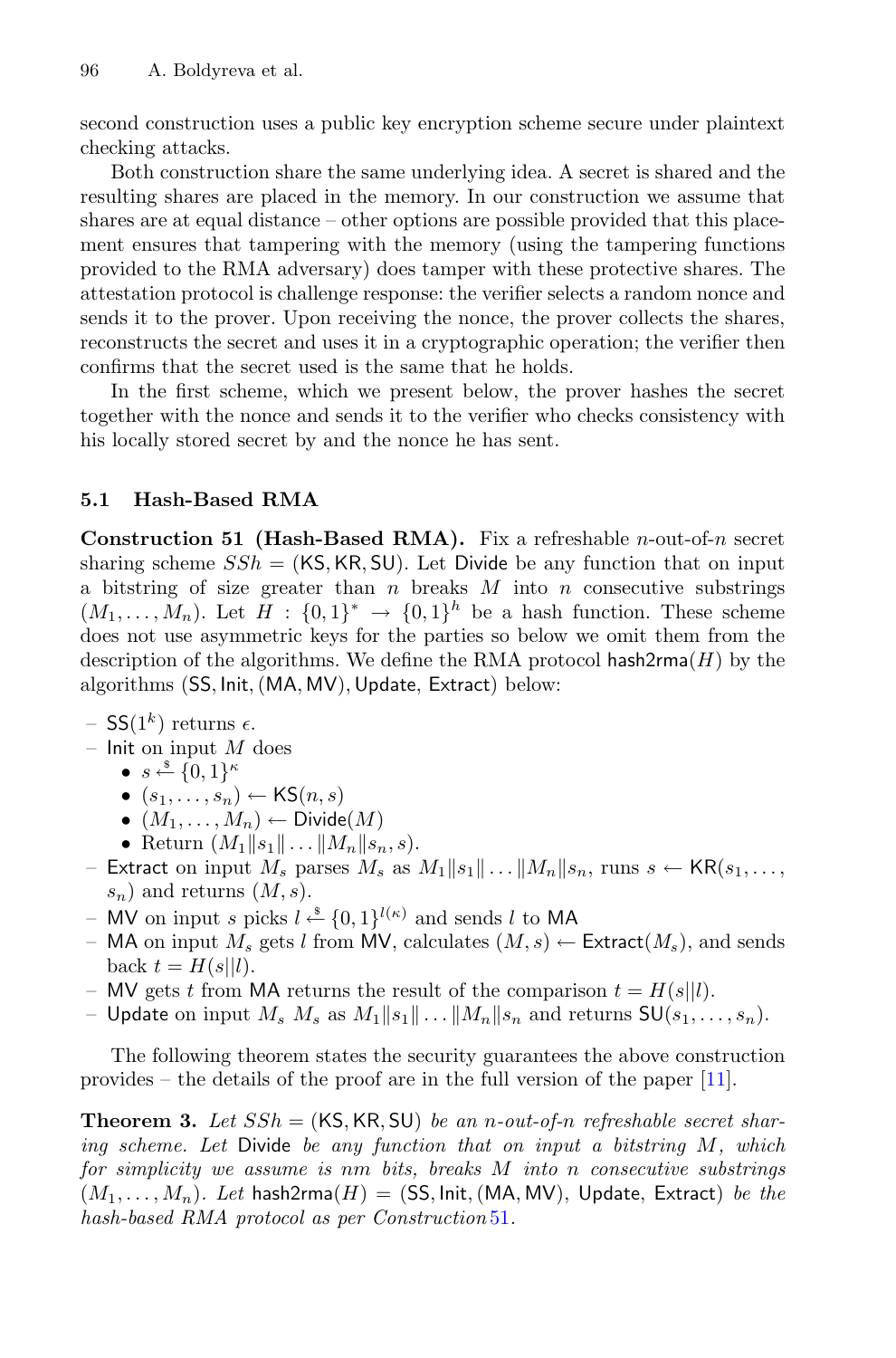Let  $\mathcal L$  be the class of functions that on inputs integers a, b such that  $1 \le a$  $b \leq m$ , returns  $M_s[a \dots b]$ . Let T be the class of functions that on inputs an index  $1 \leq i \leq n$  *and bitstring* c of size  $m + k$  returns  $M_s$  with its ith block changed *to* c*.*

*Let us call the adversary restricted if during all its queries to* Read *and* Tamper *oracles between the* Update *queries, there is a substring of*  $M_s$  *of length at least* n*, which has not been read, i.e., not returned by* Read*.*

*Then if* SSh *has secret privacy, oblivious reconstructability and share unpre* $dictability$  then hash2rma(H) is secure wrt  $\mathcal L$  and  $\mathcal T$  and the adversaries restricted *as above, in the random oracle model.*

We remark that while our protocol descriptions and treatment assume that the shares are embedded into the memory over equal intervals for simplicity, our implementations use blocks of increasing size, for systems functionality purposes. Our security analyses still apply though. This is because it is clear how the read and tamper queries correspond to reading and tampering the shares, and in addition, any tampering query to a memory part that has not been read must change the secret.

We justify the restrictions in the security statement from the systems point of view. We require that an attacker does not read the whole memory. This is reasonable, as reading incorrect memory address results in segmentation fault (e.g., termination of the process). Given that 64-bit address of modern processors, it's unlikely that attackers infer the whole memory space.

Since our threat model is not arbitrary memory write: rather a consecutive memory overrun like buffer overflow, it is natural to assume in this threat model an attacker needs to over-write the boundary between the blocks.

Given that the memory randomization is a common defense (outside of our model though), attackers should correctly identify the location of shares to overwrite (which is randomized), hence we do not model completely arbitrary writes.

#### **5.2 Encryption-Based RMA**

The construction is based on a similar idea as that underlying the hash-based RMA protocol above. The difference is in the attestation and verification algorithms. Instead of the hash, the prover computes and sends the encryption of the secret currently encoded in the memory with the nonce sent by the verifier as label.

<span id="page-14-0"></span>**Construction 52 (Encryption-Based RMA).** Let  $SSh = (KS, KR, SU)$  and Divide be as in Construction [51.](#page-13-0) Let  $\Pi = (KeyGen, Enc, Dec)$  be a labeled asymmetric encryption scheme. The RMA scheme  $enc2rma(\Pi)$  is defined by

- $-$  SS(1<sup> $\kappa$ </sup>) runs (*pk*, *sk*)  $\stackrel{\$}{\leftarrow}$  KeyGen(1<sup> $\kappa$ </sup>) and returns (*pk*, *sk*)
- Init is as in Construction [51.](#page-13-0)
- Extract on input  $M_s$  parses  $M_s$  as  $M_1||s_1|| \dots ||M_n||s_n$ , runs  $s \leftarrow$  $KR(s_1,\ldots,s_n)$  and returns  $(M,s)$ .
- MV on input s picks  $l \stackrel{\text{*}}{\leftarrow} \{0,1\}^{l(\kappa)}$  and sends l to MA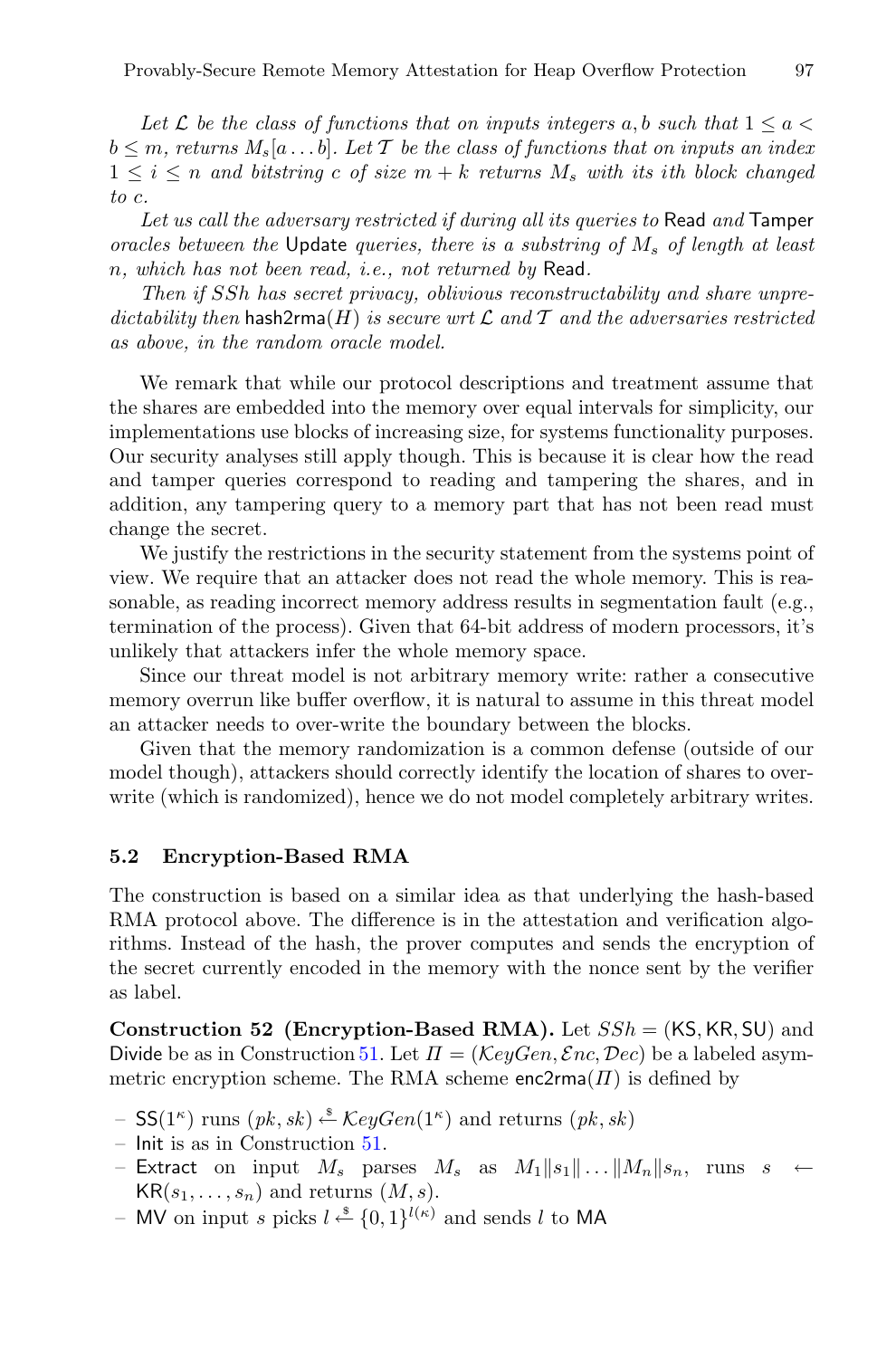- MA on input  $M_s$  gets l from MV and does
	- $(M, s_1, \ldots, s_n) \leftarrow$  Extract $(M_s)$ ,
	- $C \stackrel{\hspace{0.1em}\mathsf{\scriptscriptstyle\$}}{\leftarrow} \mathcal{E}nc^{l}(s)$  and
	- send  $C$  to the verifier.
- MV on input C calculates  $s' \leftarrow \mathcal{D}ee^l(C)$  and returns the result of  $s = s'$ .
- The Update algorithm is as in Construction [51.](#page-13-0)

The intuition behind security of the construction is as follows. The prover sends the encrypted secret (for some label chosen by the verifier) to the verifier; the goal of the adversary is to (eventually) create a *new* ciphertext of *the same* secret under a new label received from the verifier. If this is possible, a plaintext-checking oracle would allow to distinguish such an encryption from the encryption of a different secret. The following proposition establishes the security of the above construction. The proof is in [\[11](#page-19-16)].

<span id="page-15-0"></span>**Theorem 4.** *If* SSh *is a refreshable secret sharing scheme with secret privacy, oblivious reconstructability and share unpredictability and* Π =  $(KeyGen, Enc, Dec)$  *is an IND-PCA secure then* enc2rma $(\Pi)$  *defined by Construction* [52](#page-14-0) *is a secure RMA scheme with respect to* L*,* T *and any efficient but restricted adversary defined in Theorem* [3](#page-13-1)*.*

OPTIMIZATION. The above theorem establishes that we can instantiate an RMA scheme using the SCS scheme that we presented in Sect. [4.](#page-10-2) It turns out that we can further optimize the communication complexity of that protocol (where each interaction requires the prover to send three group elements) by observing that the verifier already has the plaintext that the ciphertext it receives should contain. In this case, the prover does not have to send the second component of the ciphertext (as this component can actually be recomputed by the verifier using its secret key). For completeness, we give below the relevant algorithms of the optimized scheme.

#### <span id="page-15-1"></span>**Construction 53 (SCS-Based RMA).**

- $-$  SS(1<sup> $\kappa$ </sup>) obtains  $\mathbb G$  and  $(h, c, d), (x, a, b, a', b')$  by running  $\mathcal{K}eyGen_{\mathsf{SCS}}(1^{\kappa})$ .
- MV on input s picks  $l \stackrel{\$}{\leftarrow} \{0,1\}^{l(\kappa)}$  and sends l to MA
- MA on input  $M_s$  and  $(h, c, d)$  gets l from MV, obtains the shares of the secret via  $(M, s_1, \ldots, s_n) \leftarrow$  Extract $(M_s)$ , and samples random coins  $r \in ||\mathbb{G}||$  and computes  $(u = g^r, e = h^r \cdot m, v = (c \cdot d^{\alpha})^r$ , where  $\alpha = H(l, u, e)$ . It sends  $(u, v)$  to the server.
- MV on input its secret key  $(x, a, b, a', b')$  the challenge l and secret s operates as follows on input  $(u, v)$  from the prover and returns the result of the comparison  $v = u^{a + \alpha a'} \cdot (u^x)^{b + \alpha b'}$ , where  $\alpha = H(l, u, u^x \cdot s)$ .

The following security statement follows directly from Theorems [4](#page-15-0) and [2.](#page-12-2)

**Theorem 5.** *If* SSh *is a refreshable secret sharing scheme with secret privacy, oblivious reconstructability and share unpredictability, and* Π =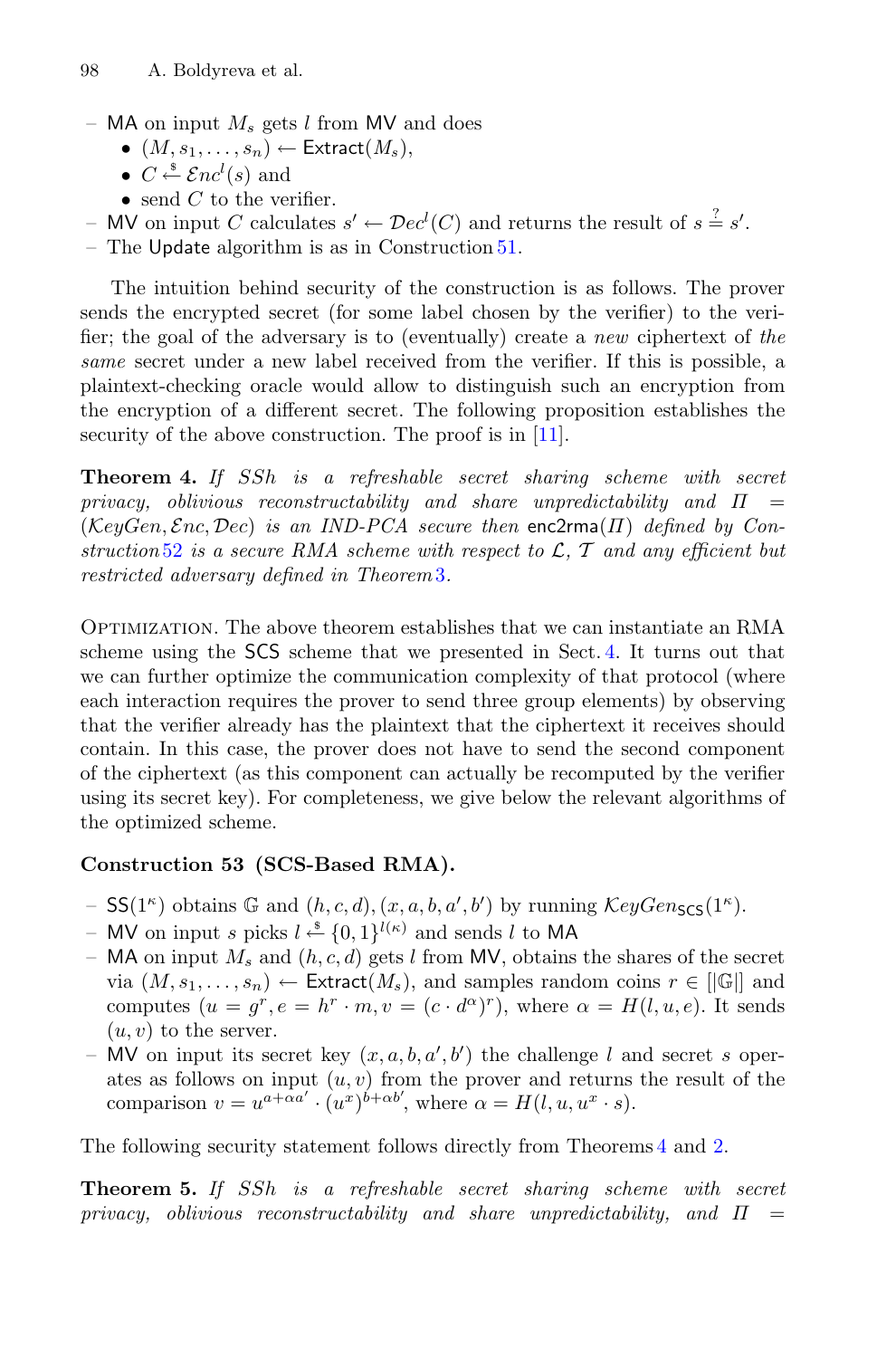(KeyGen, Enc, Dec) *is as per Construction [52](#page-14-0) then the RMA protocol defined by Construction* [53](#page-15-1) *is a secure RMA scheme with respect to* L*,* T *and any efficient but restricted adversary defined in Theorem* [3](#page-13-1)*, assuming the DDH problem is hard in the underlying group and the hash is target collision-resistant.*

#### **6 Implementation and Evaluation**

Our prototype can seamlessly enable the remote memory attestation in any applications that are using standard libraries. At runtime, the prototype implementation interposes all memory allocations (malloc()) and deallocations (free()) by incorporating LD PRELOAD when the application starts executing. Before the application runs, our custom runtime pre-allocates memory regions with varying sizes, and carefully insert key shares between the memory objects.

Specifically, we provide a simple wrapper program (called *prover*) which end users use to perform all these operations. When requested, the prover launches the program, and then inserts our custom library for memory allocations of the target application. Before the program starts, the prover pre-allocates a list of chuncked memory, starting from 8 bytes object to a few mega bytes (128 MB by default) incrementally. In our current prototype, we pre-allocate  $N$  blocks (configurable, 10 by default) per size (e.g., N 8-byte blocks up to 128 MB).

For attestation, the prover initiates the secrets with the public key provided, performs the memory attestation of the program it launched, and communicates with the remote verifier. To access the memory of a remote program, it attaches to the program via ptrace interface in UNIX-like operating system, and runs the protocol.

We evaluate a prototype of RMA in three aspects: (1) runtime overheads of computation-oriented tasks such as SPEC benchmark; (2) worst case overheads (e.g., launching an application) that end-user might be facing when using RMA; (3) break-down of performance overheads and data transferred on the course of remote attestation by using our prototype. We performed all experiments with the prototype implementation of the encryption-based RMA. As we mentioned in the Introduction, this protocol is not as efficient (in terms of crypto operations) as the hash-based one, but it provides stronger security (no reliance on the

| Component                       | Lines of code |                     |  |  |
|---------------------------------|---------------|---------------------|--|--|
| Verifier                        |               | 298 lines of $C$    |  |  |
| Prover                          |               | $638$ lines of C    |  |  |
| Memory allocator 343 lines of C |               |                     |  |  |
| Total                           |               | 1,279 lines of code |  |  |

**Fig. 4.** The complexity of RMA in terms of lines of code of each components, including verifier, launcher and memory allocator.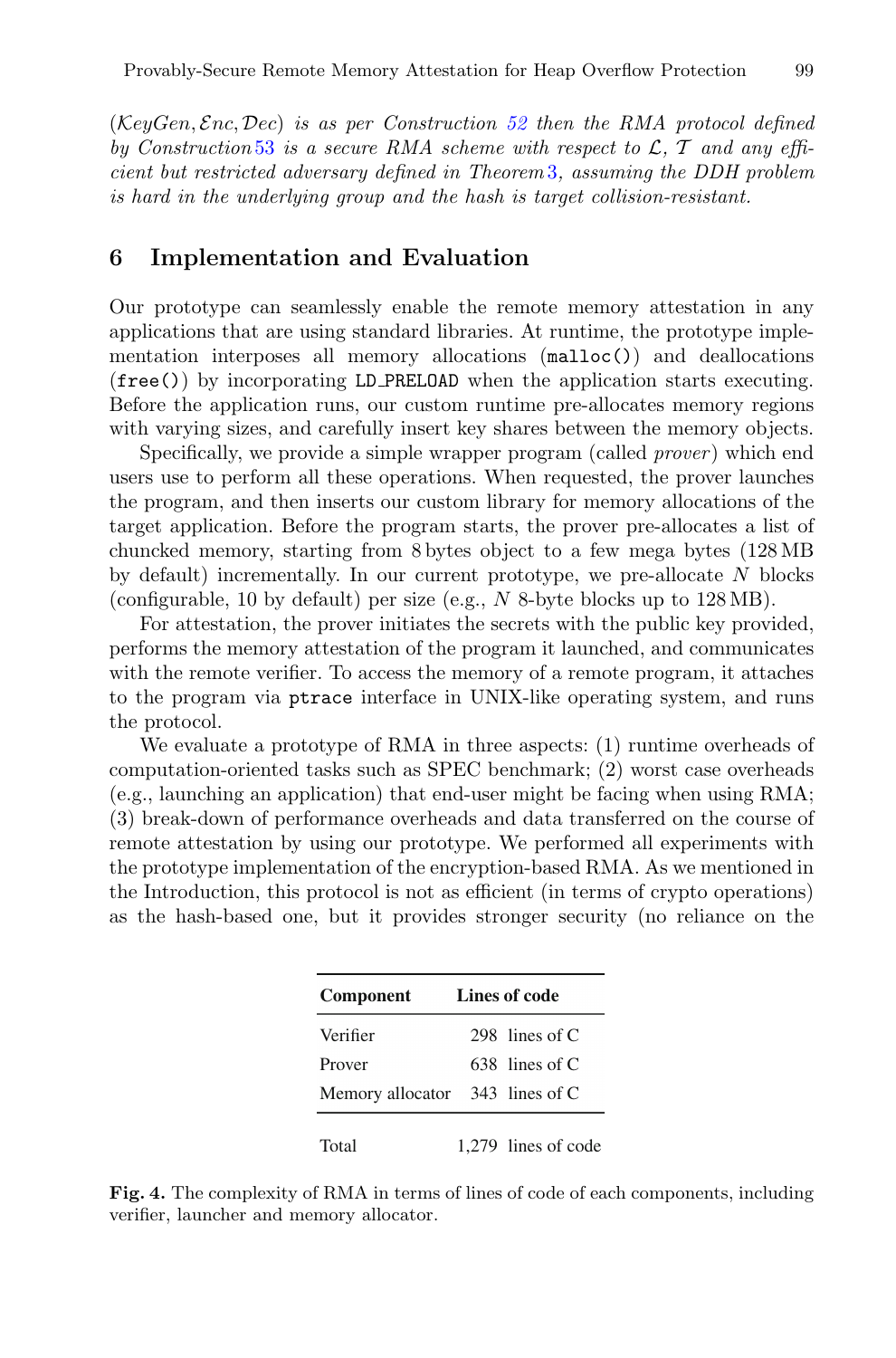random oracle model), and performs equally well in the presence of systemdependent overheads.

MICRO-BENCHMARK. We evaluate a prototype of RMA by running the standard SPEC CPU2006 integer benchmark suite. All benchmarks were run on Intel Xeon CPU E7-4820 @2.00 GHz machine with 128 GB RAM, and the baseline benchmark ran with standard libraries provided by Ubuntu 15.04 with Linux 3.19.0-16. As shown in Fig. [5,](#page-17-0) due to the simplicity of the implementation, RMA incurs negligible performance overheads to SPEC benchmark programs: 3.1 % on average, ranging from  $0.0\%$  to  $4.8\%$  depending on a SEPC benchmark program. During the experiments, we found out that the significant part of performance overheads comes from the implementation of the custom memory allocator and the side-effects of memory fragmentation, thereby diluting the overheads related to crypto operations. We believe that different types of applications requiring frequent validation or updates of share keys might need better optimization of crypto-related software stack. It is worth noting that our prototype never focuses on optimization in any sort (e.g., using a coarse-grained, global lock to support multi-threading) and the overall performance can be dramatically improved if necessary.

| <b>Programs</b>  |       |       | Baseline (s) RMA (s) Overhead $(\%$ ) |
|------------------|-------|-------|---------------------------------------|
| 400.perlbench    | 545   | 566   | 3.9%                                  |
| 401.bzip2        | 749   | 770   | 2.8%                                  |
| $403.\text{gcc}$ | 521   | 537   | $3.1\%$                               |
| 429 mef          | 385   | 395   | 2.6%                                  |
| 445.gobmk        | 691   | 691   | $0.0\%$                               |
| 456 hmmer        | 638   | 665   | $4.2\%$                               |
| 458 sjeng        | 779   | 805   | $3.3\%$                               |
| 462.libquantu    | 1,453 | 1,514 | 4.2%                                  |
| 464.h264ref      | 917   | 950   | $3.6\%$                               |
| 471.omnetpp      | 540   | 547   | 1.3%                                  |
| 473 astar        | 606   | 635   | 4.8%                                  |
| 483 xalanchmk    | 361   | 373   | $3.3\%$                               |

<span id="page-17-0"></span>**Fig. 5.** Runtime overheads of SPEC benchmark programs with RMA.

MACRO-BENCHMARK. To measure performance overhands that end-user might be encountering when using RMA, we construct a macro-benchmark with three applications for four different tasks; launching a web browser (Firefox), an email client (Thunderbird), compressing and decompressing files (Tar). All experiments were conducted on a laptop running Ubuntu 12.04 with standard glibc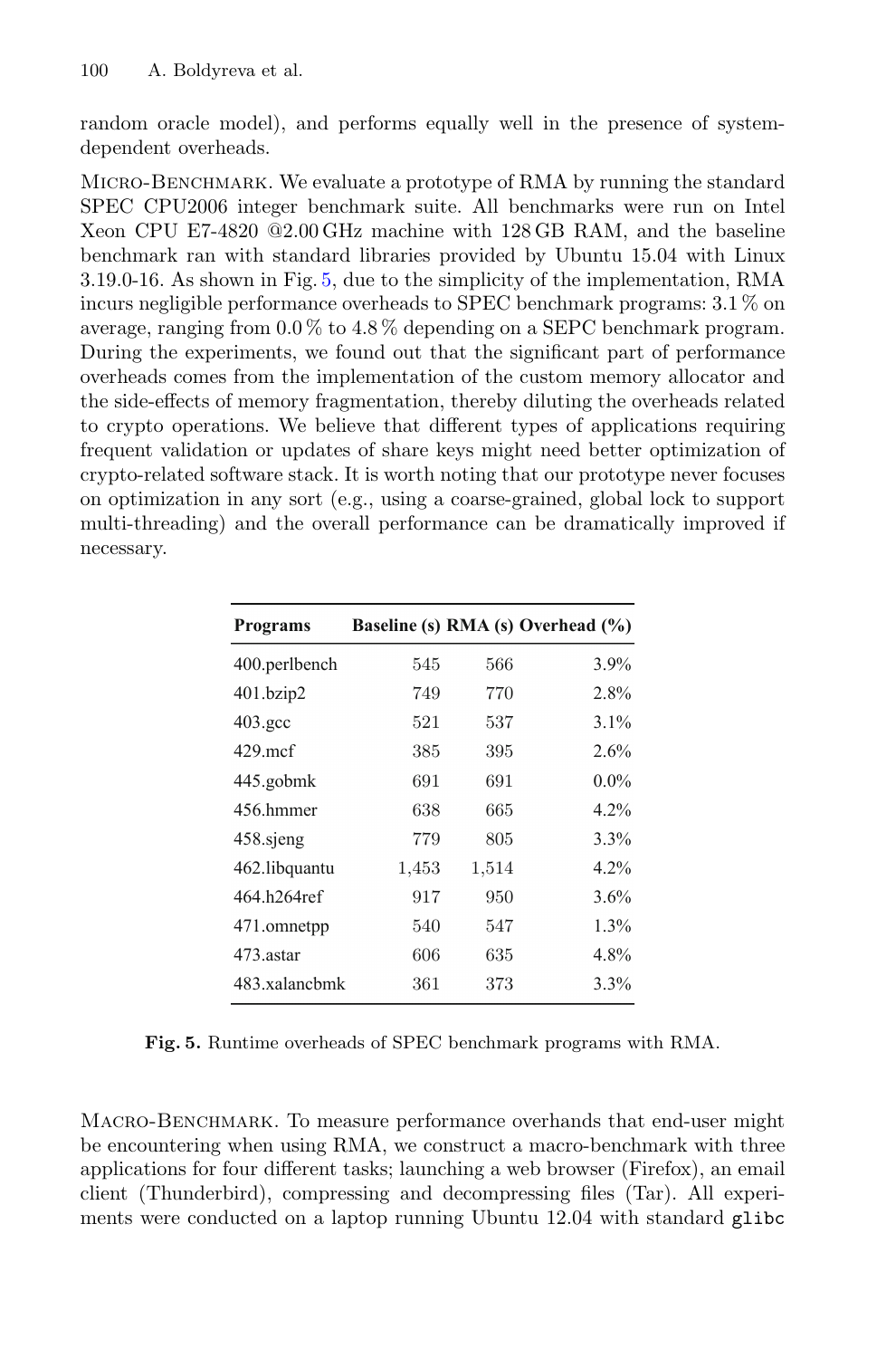library (Ubuntu/Linaro 4.6.3-1ubuntu5), and we measured each benchmark ten times, we provide the summary in [\[11](#page-19-16)]. i Note that launching application is the worst-case scenario to RMA because it has to allocate memory space at program's startup and initiate all key shares before executing the program. According to our benchmark, it incurs acceptable performance overheads even in the worst-cast construction, but we believe the latency that users actually feel is minimal: 0.023 s in Firefox and 0.199 s in Thunderbird.

PERFORMANCE BREAK-DOWN. We also measured how long it takes to proceed each stage of the RMA protocol with our prototype implementation. We measured the amount of data that needs to be transferred as well. In short, it is feasible to implement the proposed RMA protocol in practice: our unoptimized system incurs negligible performance overheads (the details are in [\[11](#page-19-16)]) and the amount of messages between the prover and the verifier is minimal (e.g., 12 bytes up to 396 bytes). According to our evaluation, we believe our RMA protocol can be utilized in an efficient manner in practice.

**Acknowledgements.** The first author was supported in part by the NSF award CNS-1422794. The fourth author was supported in part by European Union Seventh Framework Programme (FP7/2007–2013) grant agreement 609611 (PRACTICE). We thank Sangmin Lee for great help with implementations. We thank Tom Conte and Milos Prvulovic for useful discussions and Rafail Ostrovsky and Vassilis Zikas for clarifications on [\[26\]](#page-20-13).

### <span id="page-18-5"></span>**References**

- 1. Abdalla, M., Benhamouda, F., Pointcheval, D.: Public-key encryption indistinguishable under plaintext-checkable attacks. In: Katz, J. (ed.) PKC 2015. LNCS, vol. 9020, pp. 332–352. Springer, Heidelberg (2015)
- <span id="page-18-6"></span>2. One, A.: Smashing the stack for fun and profit. Phrack **7**(49), 14–16 (1996)
- <span id="page-18-7"></span>3. Armknecht, F., Sadeghi, A.-R., Schulz, S., Wachsmann, C.: A security framework for the analysis and design of software attestation. In: Proceedings of 2013 ACM SIGSAC Conference on Computer & Communications Security, pp. 1–12. ACM (2013)
- <span id="page-18-0"></span>4. Barnett, R.: GHOST gethostbyname() heap overflow in glibc (CVE-2015-0235). [https://www.trustwave.com/Resources/SpiderLabs-Blog/GHOST-gethostbyname](https://www.trustwave.com/Resources/SpiderLabs-Blog/GHOST-gethostbyname()-heap-overflow-in-glibc-(CVE-2015-0235)) [\(\)-heap-overflow-in-glibc-\(CVE-2015-0235\)](https://www.trustwave.com/Resources/SpiderLabs-Blog/GHOST-gethostbyname()-heap-overflow-in-glibc-(CVE-2015-0235))
- <span id="page-18-3"></span>5. Bellare, M., Cash, D., Miller, R.: Cryptography secure against related-key attacks and tampering. In: Lee, D.H., Wang, X. (eds.) ASIACRYPT 2011. LNCS, vol. 7073, pp. 486–503. Springer, Heidelberg (2011)
- <span id="page-18-2"></span>6. Bellare, M., Kohno, T.: A theoretical treatment of related-key attacks: RKA-PRPs, RKA-PRFs, and applications. In: Biham, E. (ed.) EUROCRYPT 2003. LNCS, vol. 2656, pp. 491–506. Springer, Heidelberg (2003)
- <span id="page-18-4"></span>7. Bellare, M., Paterson, K.G., Thomson, S.: RKA security beyond the linear barrier: IBE, encryption and signatures. In: Wang, X., Sako, K. (eds.) ASIACRYPT 2012. LNCS, vol. 7658, pp. 331–348. Springer, Heidelberg (2012)
- <span id="page-18-1"></span>8. Bellare, M., Rogaway, P.: Random oracles are practical: a paradigm for designing efficient protocols. In: Proceedings of 1st ACM Conference on Computer and Communications Security, pp. 62–73. ACM (1993)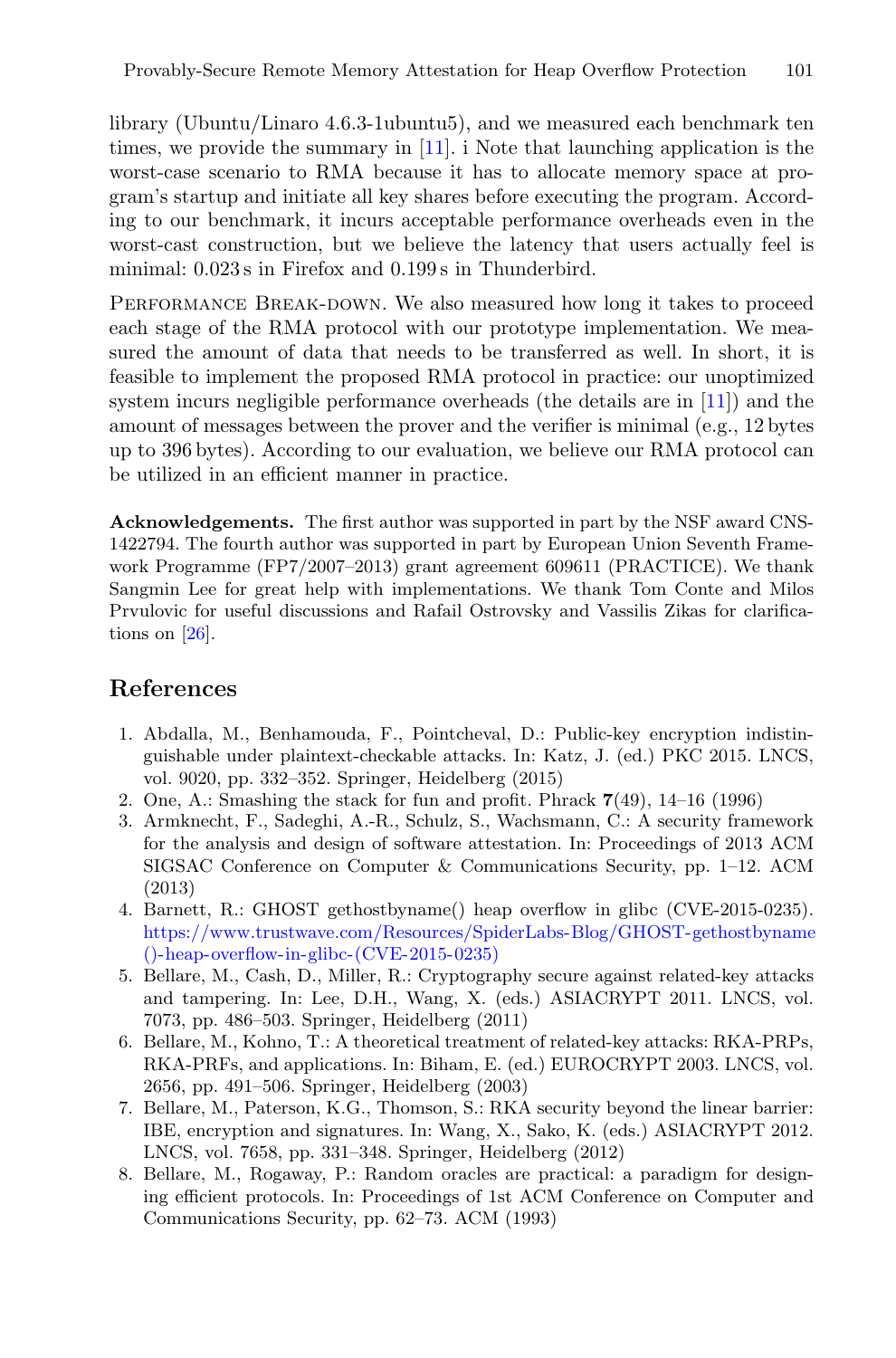- <span id="page-19-8"></span>9. Berger, E.D.: HeapShield: library-based heap overflow protection for free. University of Massachusetts Amherst, TR 06–28 (2006)
- <span id="page-19-5"></span>10. Bhattacharyya, R., Roy, A.: Secure message authentication against related-key attack. In: Moriai, S. (ed.) FSE 2013. LNCS, vol. 8424, pp. 305–324. Springer, Heidelberg (2014)
- <span id="page-19-16"></span>11. Boldyreva, A., Kim, T., Lipton, R., Warinschi, B.: Provably-secure remote memory attestation to prevent heap overflow attacks. Cryptology ePrint Archive, Report 2015/729 (2015). Full version of this paper <http://eprint.iacr.org/2015/729>
- <span id="page-19-4"></span>12. Canetti, R., Goldreich, O., Halevi, S.: The random oracle methodology, revisited. J. ACM (JACM) **51**(4), 557–594 (2004)
- <span id="page-19-12"></span>13. Castelluccia, C., Francillon, A., Perito, D., Soriente, C.: On the difficulty of software-based attestation of embedded devices. In: Proceedings of 16th ACM Conference on Computer and Communications Security, CCS 2009 (2009)
- <span id="page-19-0"></span>14. Cowan, C., Pu, C., Maier, D., Hintony, H., Walpole, J., Bakke, P., Beattie, S., Grier, A., Wagle, P., Zhang, Q.: StackGuard: automatic adaptive detection and prevention of buffer-overflow attacks. In: Proceedings of 7th Conference on USENIX Security Symposium, SSYM 1998, vol. 7 (1998)
- <span id="page-19-6"></span>15. Cramer, R., Shoup, V.: A practical public key cryptosystem provably secure against adaptive chosen ciphertext attack. In: Krawczyk, H. (ed.) CRYPTO 1998. LNCS, vol. 1462, pp. 13–25. Springer, Heidelberg (1998)
- <span id="page-19-9"></span>16. Duflot, L., Perez, Y.-A., Morin, B.: What if you can't trust your network card? In: Sommer, R., Balzarotti, D., Maier, G. (eds.) RAID 2011. LNCS, vol. 6961, pp. 378–397. Springer, Heidelberg (2011)
- <span id="page-19-1"></span>17. Etoh, H.: GCC extension for protecting applications from stack-smashing attacks (ProPolice) (2003). <http://www.trl.ibm.com/projects/security/ssp/>
- <span id="page-19-7"></span>18. Francillon, A., Nguyen, Q., Rasmussen, K.B., Tsudik, G.: A minimalist approach to remote attestation. In: Design, Automation and Test in Europe Conference and Exhibition, DATE 2014, pp. 1–6 (2014)
- <span id="page-19-2"></span>19. Frantzen, M., Shuey, M.: StackGhost: hardware facilitated stack protection. In: Proceedings of 10th Usenix Security Symposium, pp. 55–66 (2001)
- <span id="page-19-3"></span>20. Herzberg, A., Jarecki, S., Krawczyk, H., Yung, M.: Proactive secret sharing or: how to cope with perpetual leakage. In: Coppersmith, D. (ed.) CRYPTO 1995. LNCS, vol. 963, pp. 339–352. Springer, Heidelberg (1995)
- <span id="page-19-15"></span>21. Hoekstra, M., Lal, R., Pappachan, P., Phegade, V., Del Cuvillo, J.: Using innovative instructions to create trustworthy software solutions. In: Proceedings of 2nd International Workshop on Hardware and Architectural Support for Security and Privacy (HASP) (2013)
- <span id="page-19-14"></span>22. Jakobsson, M., Johansson, K.-A.: Practical and secure software-based attestation. In: 2011 Workshop on Lightweight Security and Privacy: Devices, Protocols and Applications (LightSec), pp. 1–9. IEEE (2011)
- <span id="page-19-10"></span>23. Kovah, X., Kallenberg, C., Weathers, C., Herzog, A., Albin, M., Butterworth, J.: New results for timing-based attestation. In: 2012 IEEE Symposium on Security and Privacy (SP), pp. 239–253. IEEE (2012)
- <span id="page-19-13"></span>24. Li, Y., McCune, J.M., Perrig, A.: SBAP: software-based attestation for peripherals. In: Acquisti, A., Smith, S.W., Sadeghi, A.-R. (eds.) TRUST 2010. LNCS, vol. 6101, pp. 16–29. Springer, Heidelberg (2010)
- <span id="page-19-11"></span>25. Li, Y., McCune, J.M., Perrig, A.: Viper: verifying the integrity of peripherals' firmware. In: Proceedings of 18th ACM Conference on Computer and Communications Security, pp. 3–16. ACM (2011)